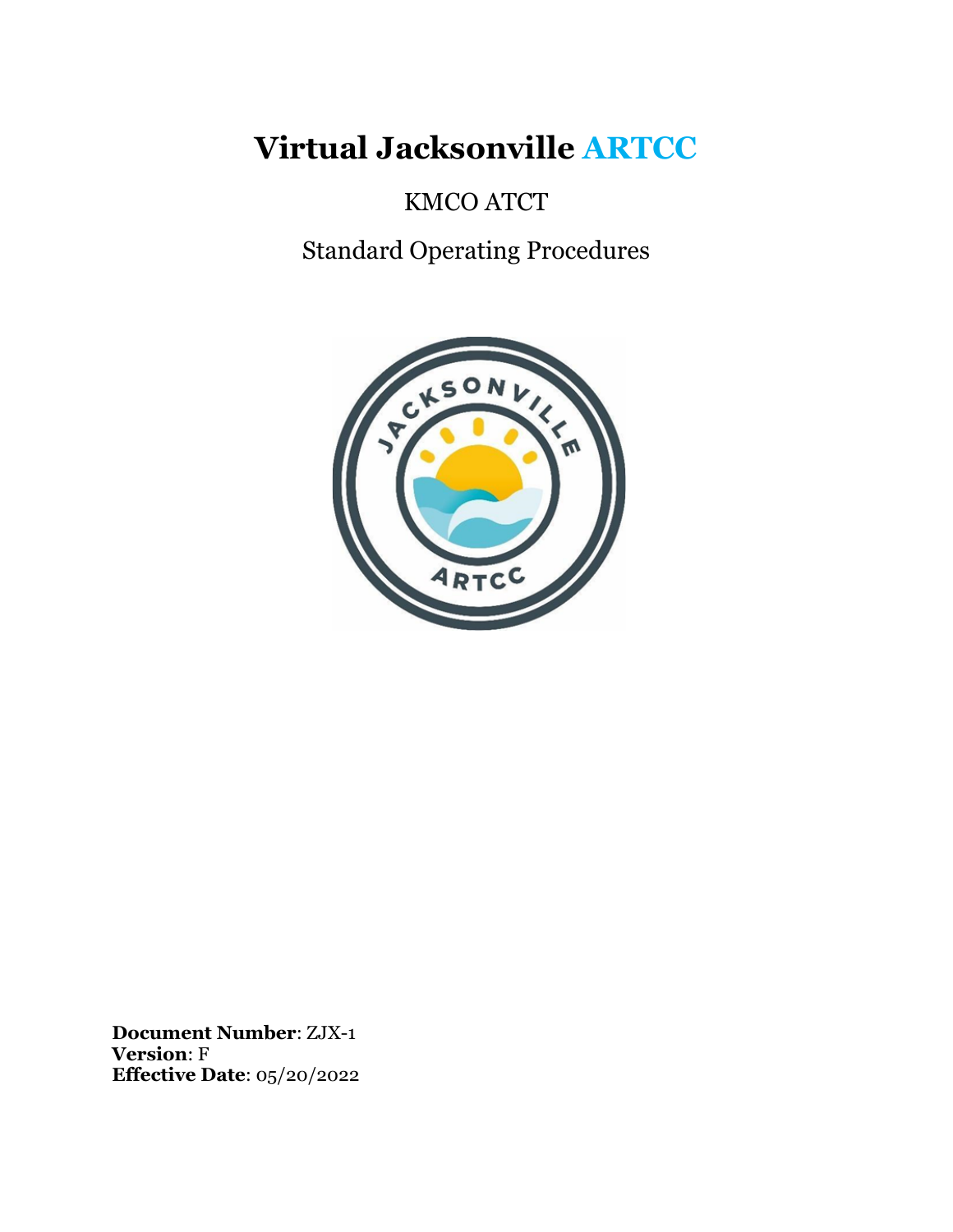# **DOCUMENT INFORMATION**

<span id="page-1-0"></span>This handbook establishes the procedures to be utilized for providing air traffic control services at the Orlando Air Traffic Control Tower (MCO ATCT). This code applies equally to staff, controllers, and VATSIM members. This document is considered a supplement to any VATSIM and VATSIM United States (VATUSA) policies, procedures, and documents. This document cancels all previous publications and policies and remains in effect until canceled VATSIM, VATUSA, or a subsequent publication of the administrative policy. This document's updates and modifications are published after the appropriate approval process and announcement to the Virtual Jacksonville ARTCC. The ATM, DATM, or their designee(s) will complete all updates and changes to this document.

# Michael JBurke

Michael J. Burke

Air Traffic Manager

Virtual Jacksonville ARTCC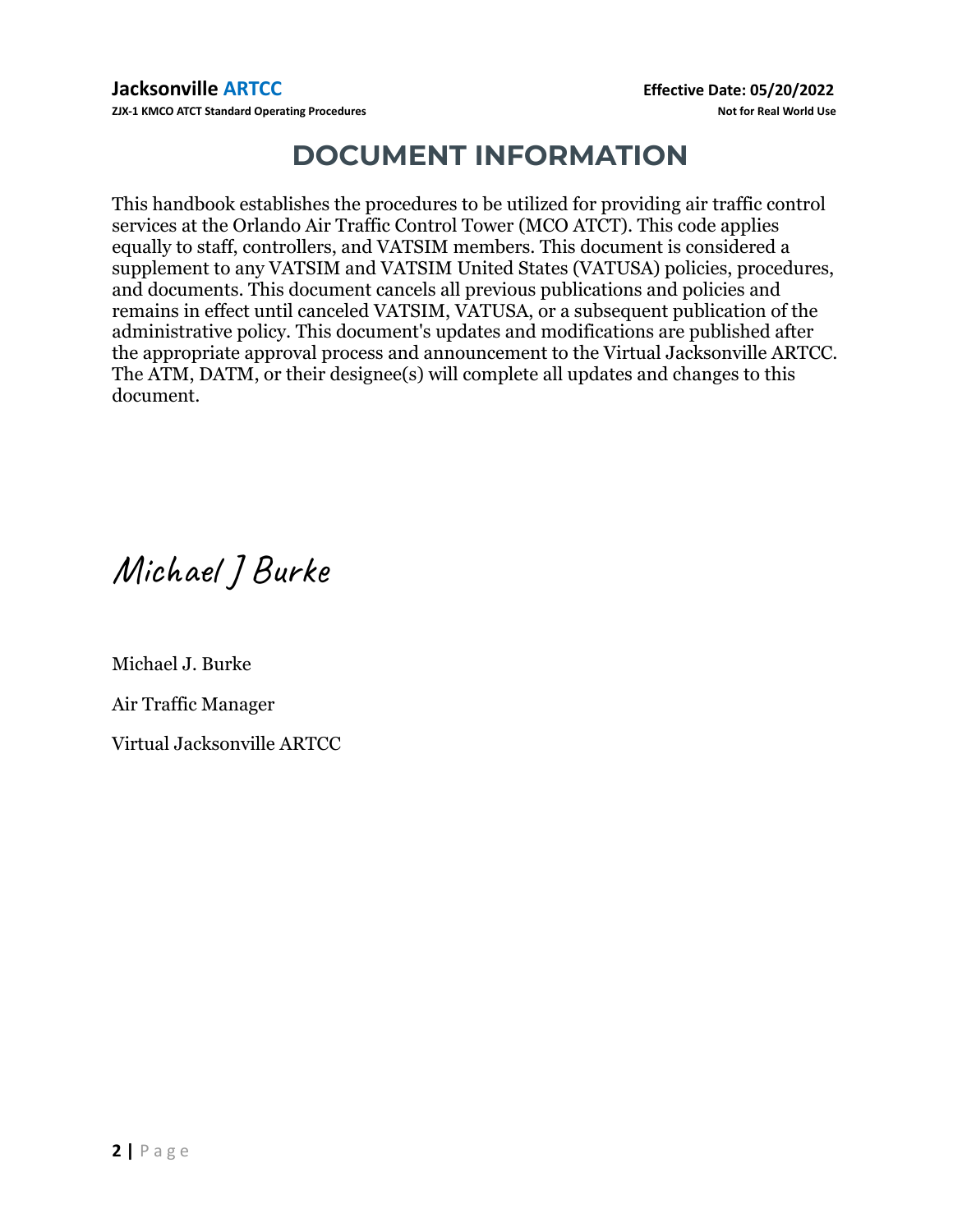# **TABLE OF REVISIONS**

<span id="page-2-0"></span>

| <b>DATE</b> | <b>REVISION</b>                                                                                    | <b>EDITOR/VERSION</b>       |
|-------------|----------------------------------------------------------------------------------------------------|-----------------------------|
| 06/25/2019  | Initial Release, Split<br><b>Ground Procedures</b><br>Addition, and Rolling<br>Calls Update        | Peter Shivery/<br>$ZJX-I.A$ |
| 03/15/2020  | DTAs Updated, DTA<br>Diagram Added, CITR#<br>initial altitude changed,<br>DTA procedures updated   | Brin Brody/<br>$ZJX-1.B$    |
| 01/01/2021  | Removed requirements<br>to add DTA to flight plan;<br>Changed departure<br>headings to fan heading | Maxine Grooms/<br>$ZJX-1.C$ |
| 04/22/2021  | Renewal of<br>procedures IAW with<br><b>Central Florida</b><br>Metroplex                           | Maxine Grooms/<br>$ZJX-1.D$ |
| 05/01/2022  | Procedural Changes-<br>DTA, Missed<br>Approaches, Calm<br>wind config, dep<br>headings             | Howard Snider/ZJX-1.E       |
| 5/19/2022   | 2205 AIRAC<br><b>Procedural Changes</b>                                                            | Howard Snider/ZJX-1.F       |
|             |                                                                                                    |                             |
|             |                                                                                                    |                             |
|             |                                                                                                    |                             |
|             |                                                                                                    |                             |
|             |                                                                                                    |                             |
|             |                                                                                                    |                             |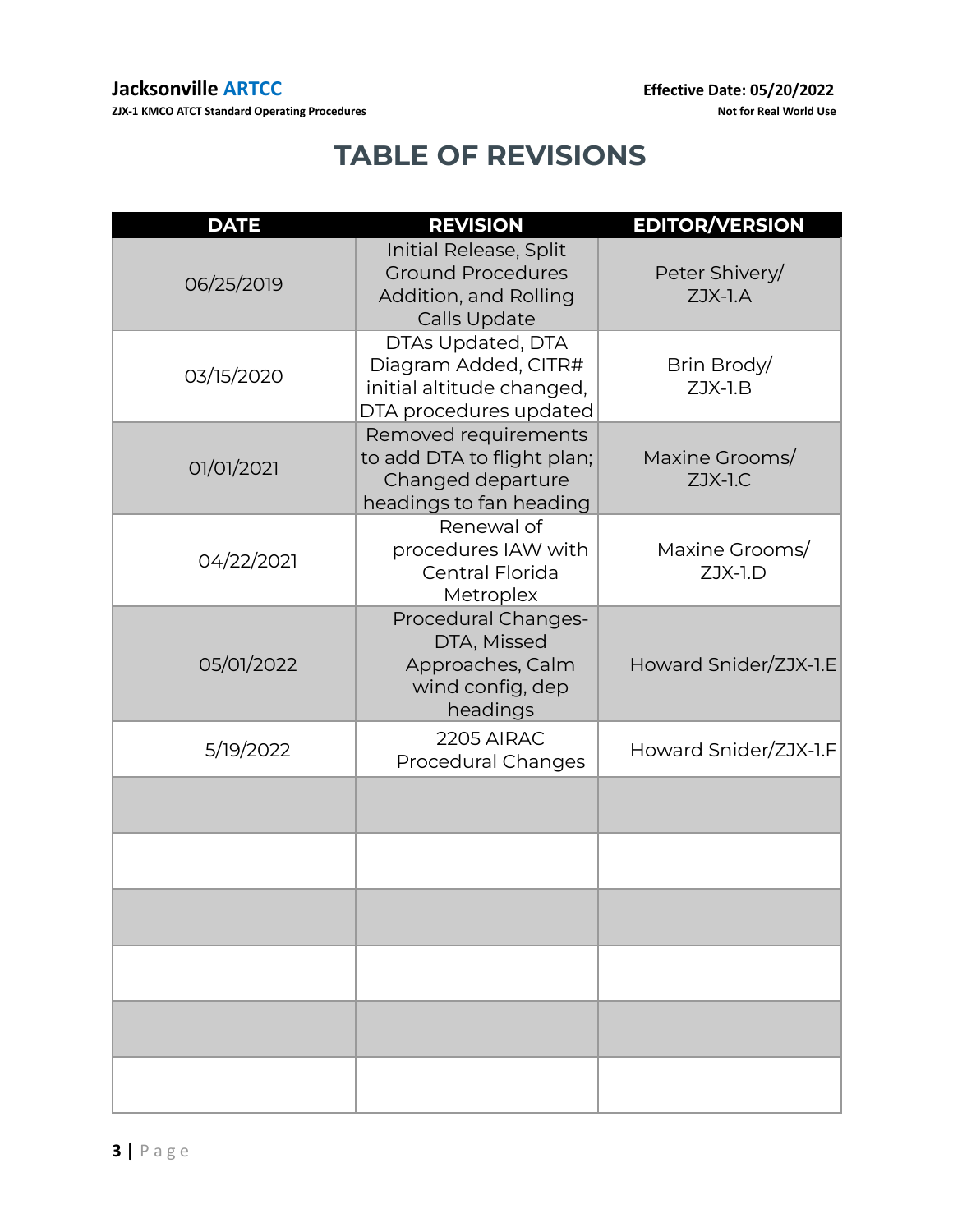**Jacksonville ARTCC Effective Date: 05/20/2022**

**ZJX-1 KMCO ATCT Standard Operating Procedures Not for Real World Use**

# **TABLE OF CONTENTS**

<span id="page-3-0"></span>

| <b>DOCUMENT INFORMATION</b>               | $\mathbf{2}$            |
|-------------------------------------------|-------------------------|
| Purpose                                   | 2                       |
| Distribution                              | $\overline{2}$          |
| Responsibility                            | $\overline{2}$          |
| <b>Procedural Deviations</b>              | $\overline{2}$          |
| <b>Updates and Changes</b>                | $\overline{2}$          |
| Cancellation                              | $\overline{2}$          |
| <b>TABLE OF REVISIONS</b>                 | $\overline{\mathbf{3}}$ |
| <b>TABLE OF CONTENTS</b>                  | 4                       |
| <b>CHAPTER 1. OPERATIONAL POSITIONS</b>   | 6                       |
| <b>CHAPTER 2. CLEARANCE DELIVERY (CD)</b> | 7                       |
| 2.1 Responsibilities                      | 7                       |
| 2.2 IFR Departure Instructions            | 7                       |
| 2.2.1 IFR Routing                         | 7                       |
| 2.2.2 Departure Transition Areas          | 8                       |
| 2.2.3 IFR Altitudes                       | 10                      |
| 2.2.4 IFR Departure Frequencies           | 11                      |
| 2.2.5 Facility Beacon Codes               | 12                      |
| 2.3 VFR Departure Instructions            | 12                      |
| <b>CHAPTER 3. GROUND (GC)</b>             | 13                      |
| 3.1 Area of Responsibilities              | 13                      |
| 3.2 Ground Operations                     | 14                      |
| 3.3 Split Ground Procedures               | 14                      |
| 3.4 Pushback and Startups                 | 14                      |
| 3.5 ATIS                                  | 15                      |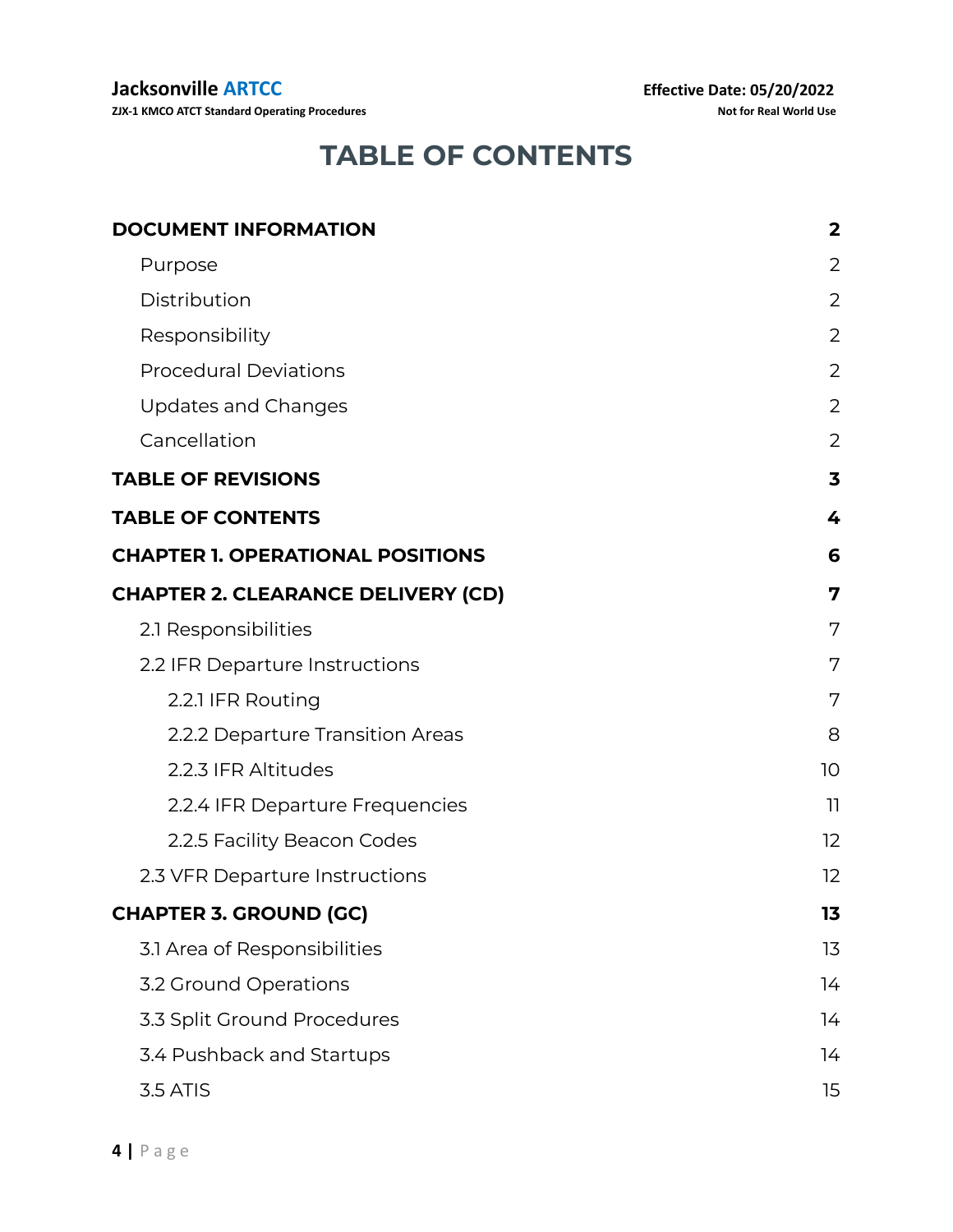# **Jacksonville ARTCC Effective Date: 05/20/2022 ZJX-1 KMCO ATCT Standard Operating Procedures Not for Real World Use** 3.6 Departure Runway [Assignments](#page-15-1) [1](#page-15-1)5 **CHAPTER 4. LOCAL [CONTROL/TOWER](#page-16-0) (LC) [1](#page-16-0)6** 4.1 Area of [Responsibility](#page-16-1) [16](#page-16-1) 4.2 Active Runway [Selection](#page-17-0) [17](#page-17-0) 4.3 [Simultaneous](#page-17-1) Runway Use [17](#page-17-1) 4.4 VFR [Departures](#page-17-2) [17](#page-17-2) 4.5 [Closed](#page-18-0) Traffic 18 4.6 Departure Procedures 18 4.7 Arrival Procedures 18 4.8 Rolling Calls 19 4.9 Automatic Releases 19 4.10 Headings 19 4.11 ORLA# Departure Headings-North Ops 20 4.12 Turbojet/Turboprop Departure Headings - South Ops 20 4.13 CITR# Departure Headings 21 4.14 RNAV Departure Fixes - North Operations 22 4.15 RNAV Departure Fixes - South Operations 23 4.16 Runway Change Procedures 23 4.17 Simultaneous Approaches 23 4.18 Radar 24 4.19 Missed Approach Procedures 24 **CHAPTER 5. [Intersection](#page-25-0) Distances 25** 5.1 Intersection departure distances during MCO North Operations. 25 5.2 [Intersection](#page-25-1) departure distances during MCO South Operations. 25 **[CHAPTER](#page-25-0) 6. Scratchpads 26**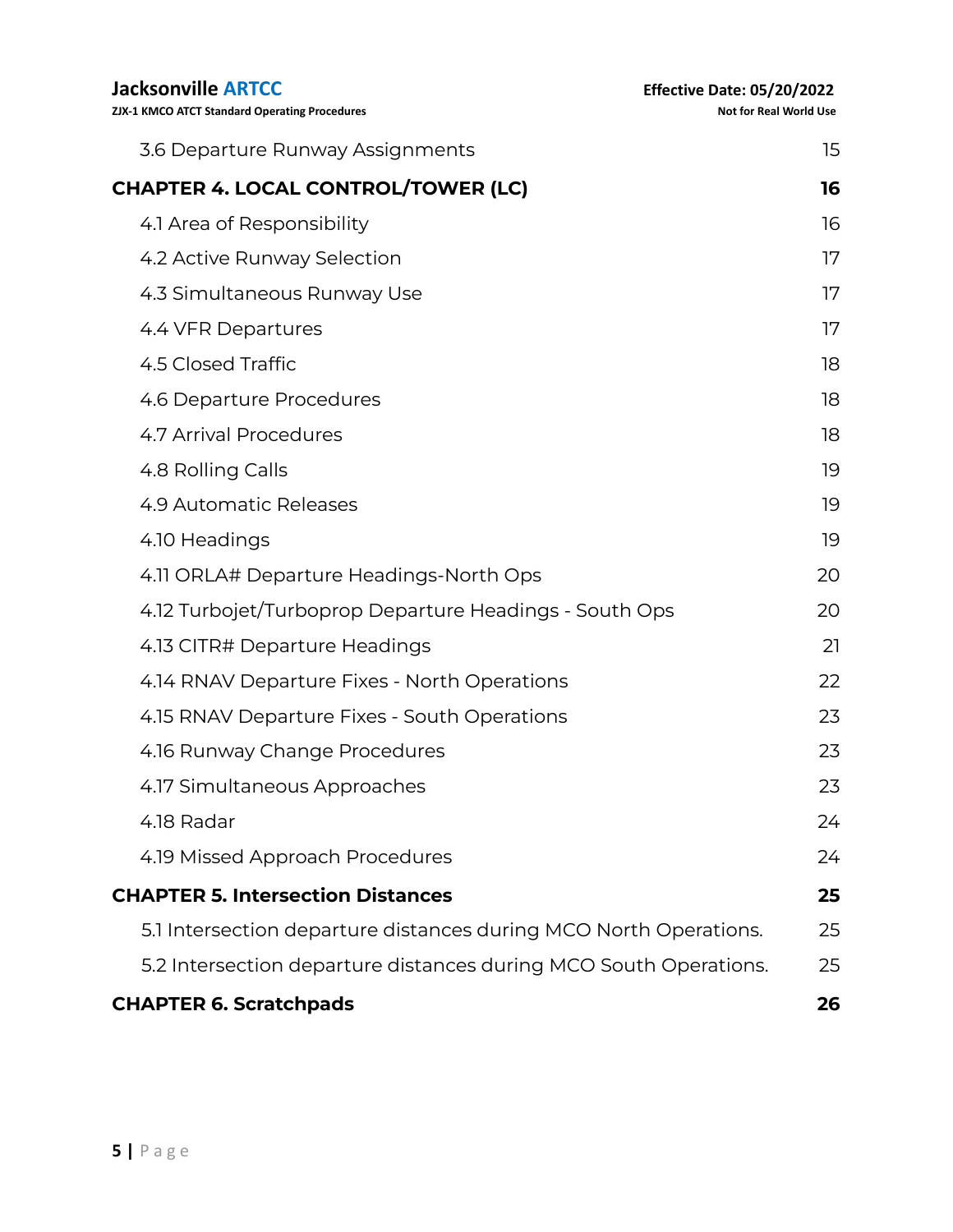# <span id="page-5-0"></span>**CHAPTER 1. OPERATIONAL POSITIONS**

| <b>Position</b>                                                    | <b>Radio Name</b>                           | <b>Callsign</b>  | <b>Relief</b> | <b>Symbol</b> | <b>Frequency</b> |
|--------------------------------------------------------------------|---------------------------------------------|------------------|---------------|---------------|------------------|
| <b>Flight</b><br>Data/<br><b>Clearance</b><br>Delivery*<br>(FD/CD) | <b>Orlando Clearance</b><br><b>Delivery</b> | <b>MCO_DEL</b>   | 1             | 4OD           | 134.700          |
| <b>West</b><br>Ground*<br>(GCW)                                    | <b>Orlando Ground</b>                       | <b>MCO_W_GND</b> | W1            | 4WG           | 121.800          |
| East<br>Ground<br>(GCE)                                            | Orlando Ground                              | MCO_E_GND        | E1            | 4EG           | 126.400          |
| West<br>Tower<br>(LCW)                                             | Orlando Tower                               | MCO_W_TWR        | W1            | 4WT           | 124.300          |
| <b>East</b><br>Tower*<br>(LCE)                                     | <b>Orlando Tower</b>                        | <b>MCO_E_TWR</b> | E1            | 4ET           | 118.450          |

### **Table 1. MCO ATCT Operational Positions**

**Bold/asterisk** designates a primary position.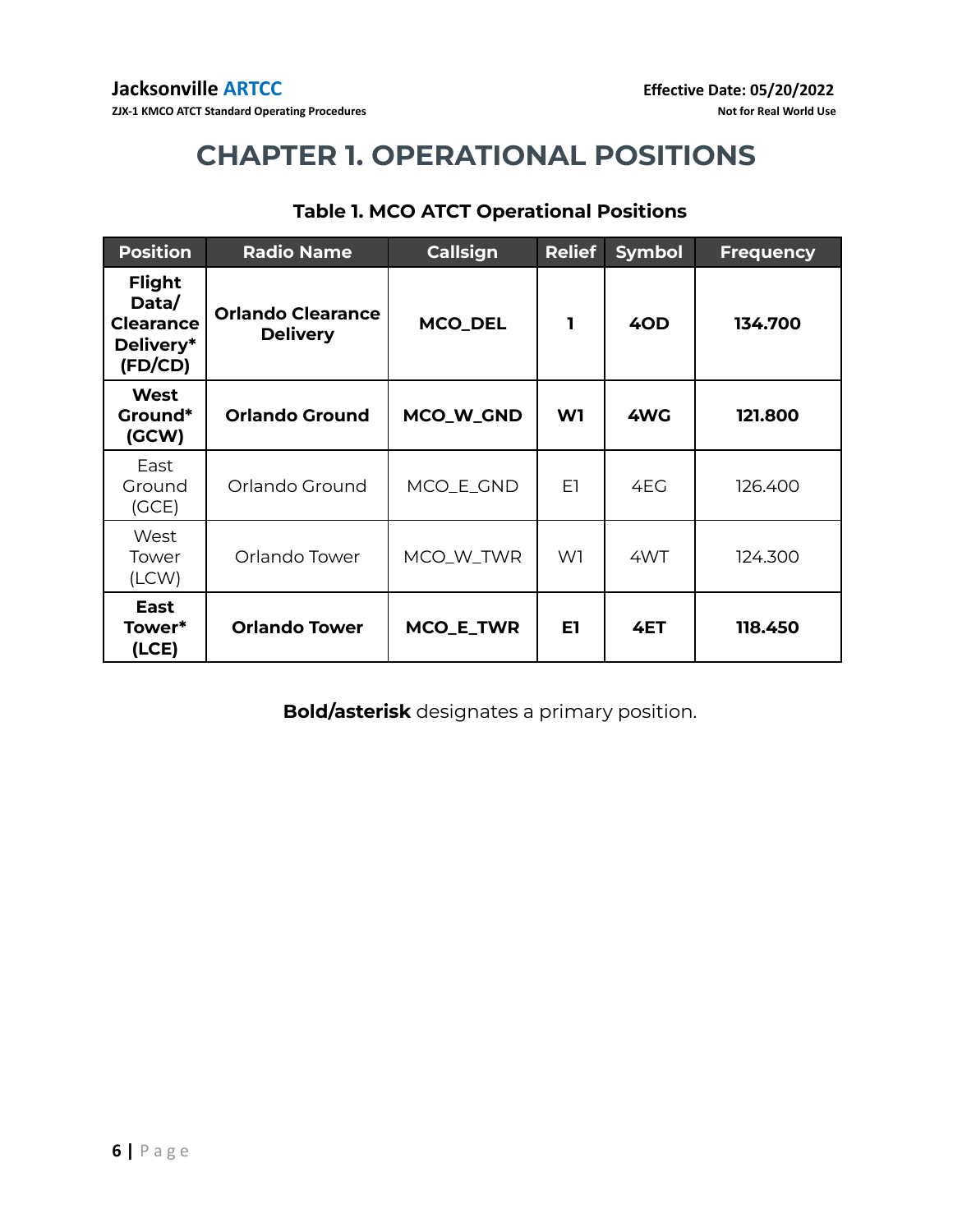# **CHAPTER 2. CLEARANCE DELIVERY (CD)**

# <span id="page-6-1"></span><span id="page-6-0"></span>**2.1 Responsibilities**

1. Issue ATC Clearances to all departing aircraft, both VFR and IFR.

# <span id="page-6-2"></span>**2.2 IFR Departure Instructions**

### <span id="page-6-3"></span>**2.2.1 IFR Routing**

- 1. Unless it is necessary to change an aircraft's route, aircraft should be cleared on their filed route. PDC (Pre-Departure Clearances) are authorized at KMCO. (See Documents and Downloads for instructions)
	- a. Aircraft on the ORLA# and CITR# departure procedures should be cleared via the "ORLA#/CITR# departure, then as filed", unless further amendments are required. **Neither SID's computer code should be reflected in the flight plan route field.**
		- *i. PHRASEOLOGY: Orlando 4 departure, then as filed*
	- b. Aircraft on the DDANY#, FATHE#, FSHUN#, JEEMY#, MZULO#, OSPRY#, and RDSOX# departure procedures should be cleared via the "DP# departure, FIIXX transition, then as filed", unless further amendments are required.
		- *i. PHRASEOLOGY: DDANY 1 departure, VALKA transition, then as filed*
- 2. All routes must comply with routings approved by the facility in inter-ARTCC LOAs. Aircraft that do not file these routes should have them amended appropriately.
	- a. Aircraft unable to accept preferred routes must not be cleared until coordination has occurred between all affected staffed facilities.
- 3. Any aircraft not able to accept or cannot accept an RNAV SID due to equipment limitations shall be assigned the ORLA# or CITR# as appropriate with an assigned DTA per section 2.2.2.

Note: Turboprops are **unable** to fly any RNAV SID's out of MCO **except** for the **FSHUN#**, all turboprop aircraft **must** be assigned the ORLA# departure to their first valid fix otherwise.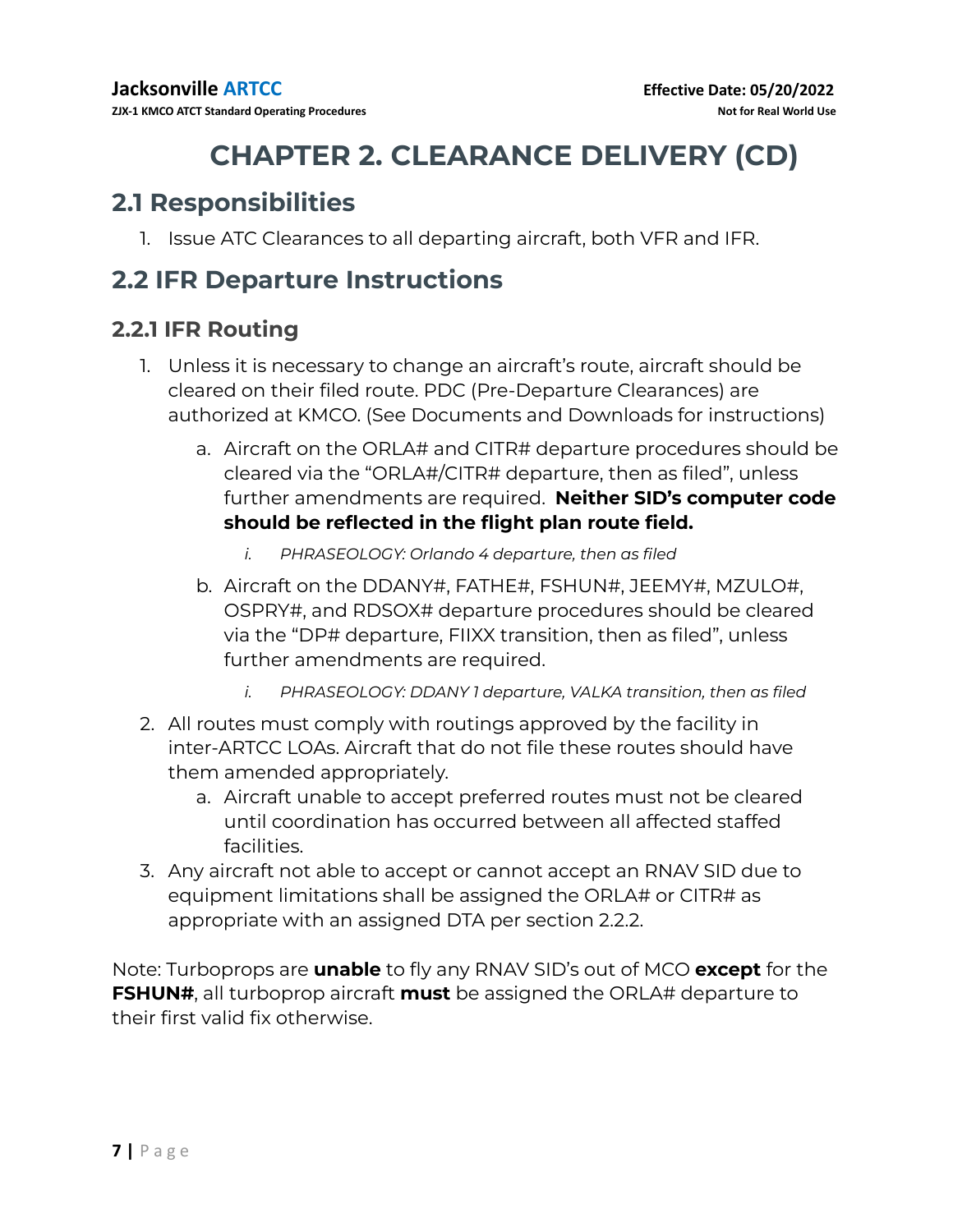## <span id="page-7-0"></span>**2.2.2 Departure Transition Areas**

- 1. Turbojet or turboprop aircraft not able to fly an RNAV departure procedure shall be assigned the ORLA# departure procedure. The aircraft must depart the F11 through a valid departure radar DTA (see Table 2). Piston aircraft shall always be assigned the CITR# departure procedure. The aircraft must depart the F11 through a valid satellite radar DTA (see Table 3). For a visual DTA depiction, see the F11 SOP Chapter 2.2
- 2. Flight plan routing information for the ORLA# and CITR# SID **SHALL** include the **DTA in place of** the **SID name** followed by the remainder of the route. The DTA name implies the departure procedure. (See Diagram 1). The appropriate scratchpad should then be applied.

#### **Diagram 1 - Example DTA Flight Plan**



### **Equipment suffix suggesting no GNSS or RNAV**

Notice that the ORLA# SID name is **NOT** in the routing. It is implied and read in the clearance.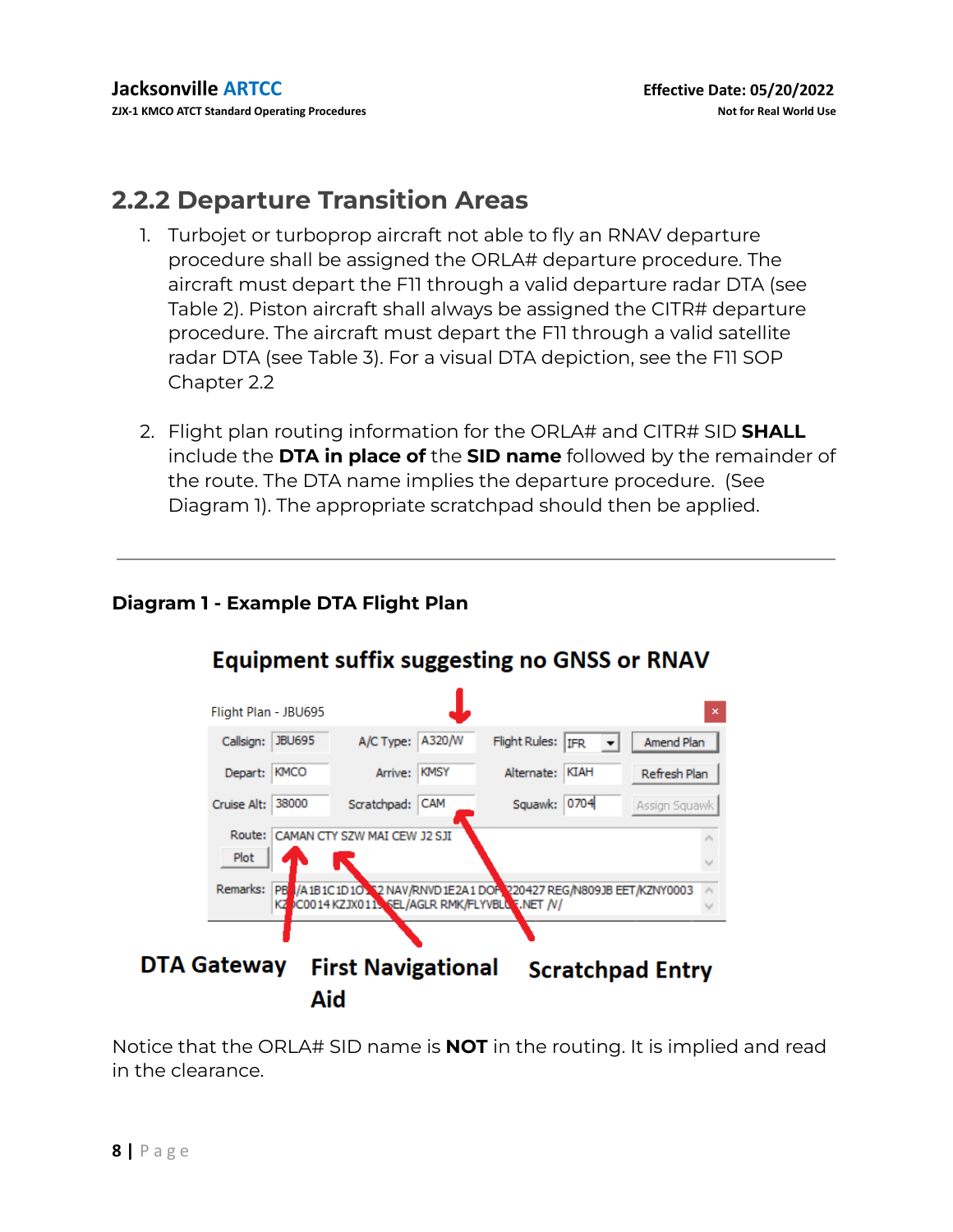

### **(intentionally left blank)**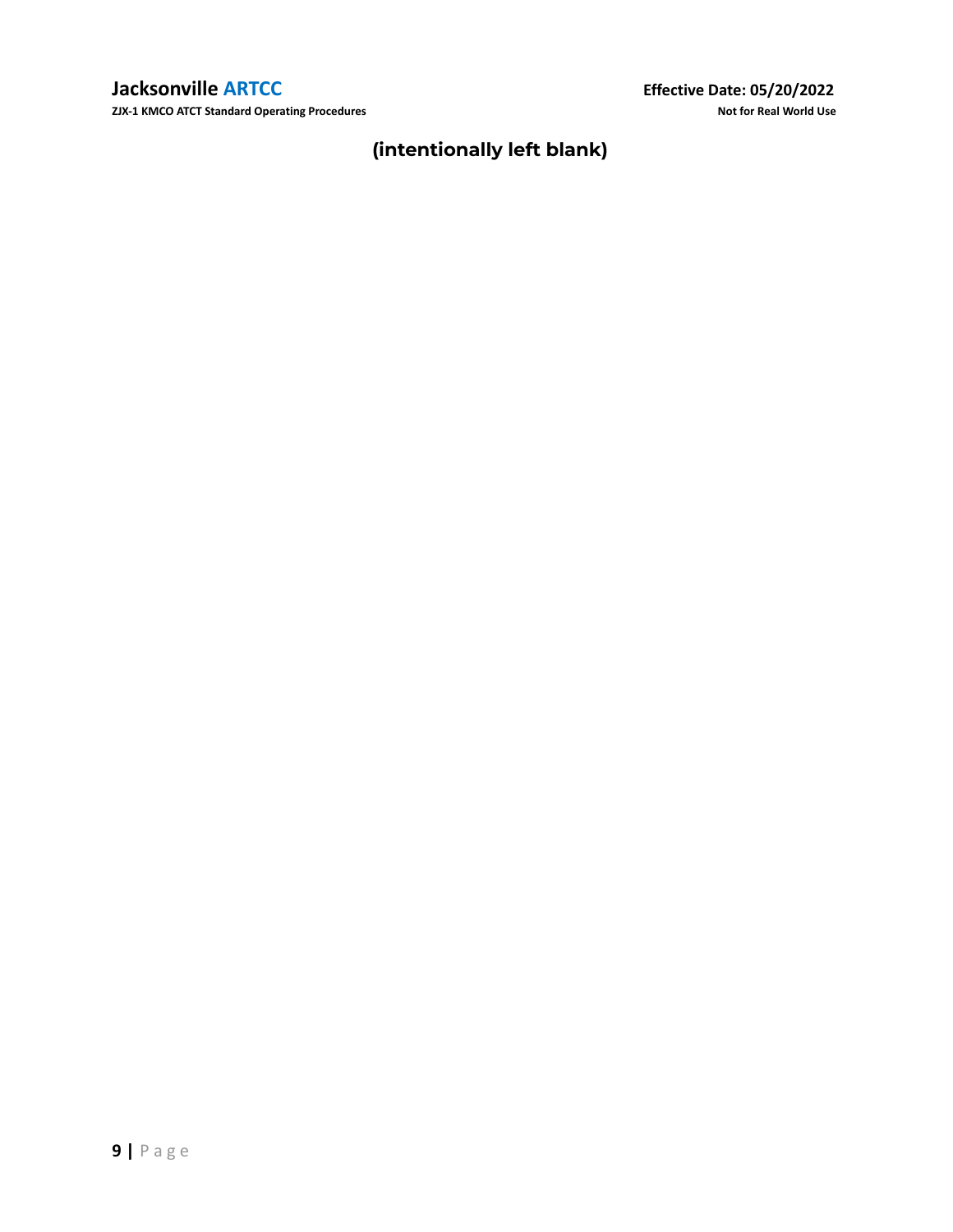### **Table 2. Orlando Departure DTAs (ORLA#) - Turbojet/Turboprop Aircraft**

| <b>Direction</b> | <b>DTA</b>   | <b>Associated Fixes</b>                             |
|------------------|--------------|-----------------------------------------------------|
| West             | <b>CAMAN</b> | CTY, SZW, OCF, KNOST, BULZI,<br>HEVVN, PATOY, BRUTS |
| Southwest        | <b>KLMAN</b> | RSW, SRQ, CYY                                       |
| Southeast        | <b>ATLAS</b> | MLB, TRV, PBI, FLL                                  |
| Northeast        | <b>WORMS</b> | CRG, OMN, SGJ, SSI                                  |
| Northwest        | <b>MICKI</b> | TAY, OTK                                            |

#### **Table 3. Citrus Departure DTAs (CITR#) - Piston Aircraft**

| <b>Direction</b> | <b>DTA</b>   | <b>Associated Fixes</b>     |
|------------------|--------------|-----------------------------|
| Northwest        | VIZTA        | CTY, SZW, OCF, BULZI, HEVVN |
| Southwest        | <b>KLMAN</b> | RSW, SRQ, CYY               |
| Southwest        | <b>KNEED</b> | PIE, MCF, LAL               |
| Southeast        | TPSTR        | TRV, PBI, FLL, MLB, PHK     |
| <b>North</b>     | <b>WORMS</b> | TAY, CRG, OMN, SGJ, SSI     |

Notes:

- 1. Aircraft with none of the above as their first fixes shall use the departure gate closest to their first fix as long as the fix is outside of the F11 airspace.
	- a. Example: Aircraft filed directly to PAM (not listed) shall be routed through CAMAN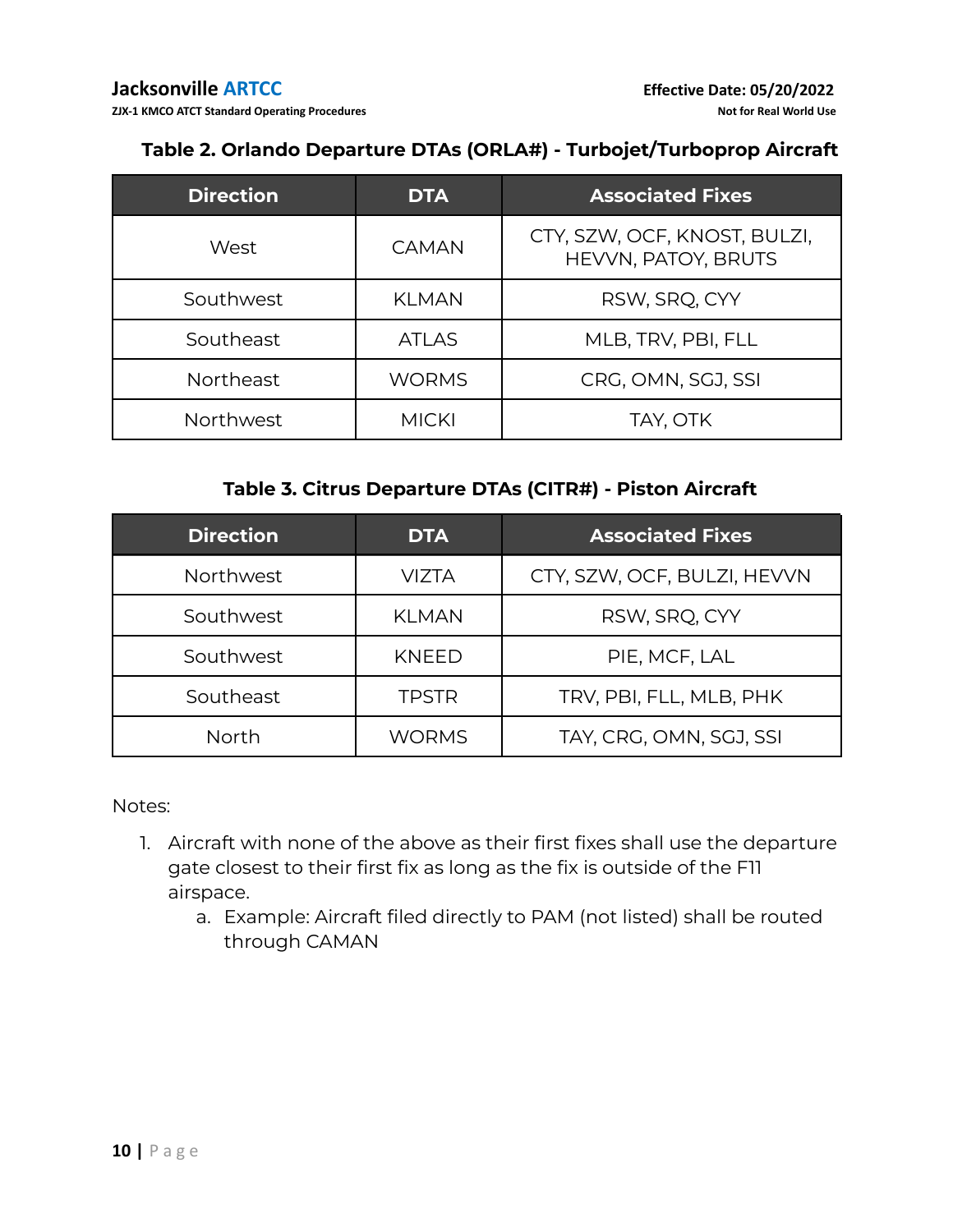### <span id="page-10-0"></span>**2.2.3 IFR Altitudes**

- 1. Instruct all aircraft on an RNAV departure procedure to **"Climb via SID"**
- 2. Instruct all pilots of turbojet and turboprop aircraft on the ORLA# departure to maintain 5,000 and to expect filed cruise altitude (if higher) 10 minutes after departure.
- 3. Instruct all aircraft on the CITR# departure to maintain 2,000 and to expect filed cruise altitude (if higher) 10 minutes after departure.
- 4. Substitute 5,000 or 2,000 for lower if an aircraft's IFR cruise altitude is filed for lower.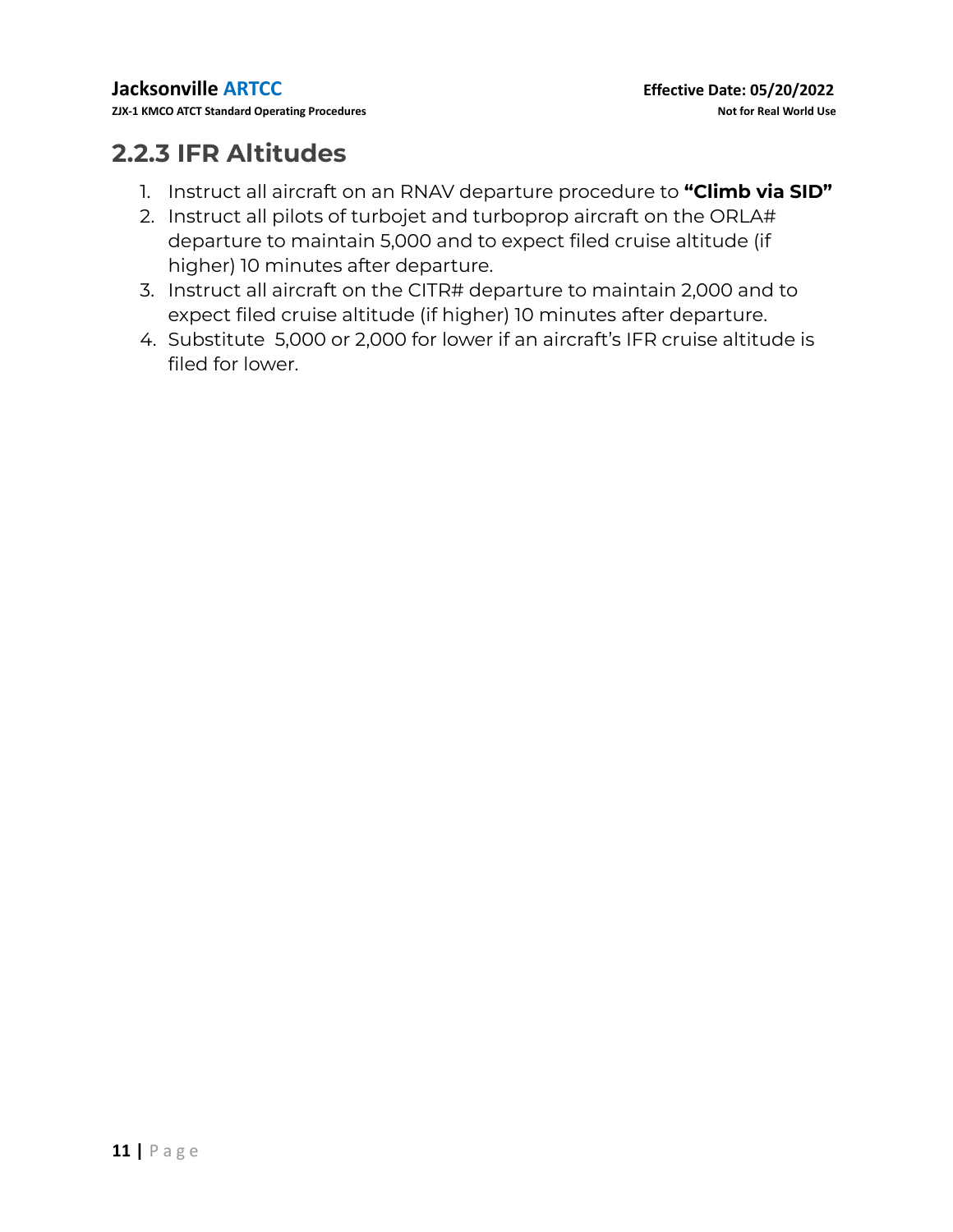**Jacksonville ARTCC Effective Date: 05/20/2022**

**ZJX-1 KMCO ATCT Standard Operating Procedures Not for Real World Use**

### **2.2.4 IFR Departure Frequencies**

Table 4 describes the appropriate jet departure frequency for each SID/DTA..

| <b>DTA/SID</b>                            | <b>Departure Position</b><br>(Frequency) |  |
|-------------------------------------------|------------------------------------------|--|
| OSPRY#                                    | DRW (120.150)                            |  |
| RDSOX#                                    | DRW (120.150)                            |  |
| FSHUN#                                    | DRW (120.150)                            |  |
| FATHE#                                    | DRE (124.800)                            |  |
| DDANY#                                    | DRE (124.800)                            |  |
| JEEMY#                                    | DRE (124.800)                            |  |
| MZULO#                                    | DRE (124.800)                            |  |
| <b>MICKI South Ops</b><br>MICKI North Ops | DRW (120.150)<br>DRE (124.800)           |  |
| <b>ATLAS</b>                              | DRE (124.800)                            |  |
| <b>WORMS</b>                              | DRE (124.800)                            |  |
| <b>CAMAN North/South</b>                  | DRW (120.150)                            |  |
| <b>KLMAN</b>                              | DRW (120.150)                            |  |

### **Table 4. Jet Departure Frequencies by DP/DTA**

Notes:

- 1. If F11 satellite departure is open…
	- a. During north operations, aircraft filed at an altitude below 5,000 shall receive SRN (121.100) as their departure frequency.
	- b. During south operations, aircraft that would otherwise go to DRE (124.800) shall receive SRK (134.950) as their departure frequency.
	- c. During south operations, aircraft that would otherwise go to DRW (120.150) shall receive SRD (119.400) as their departure frequency.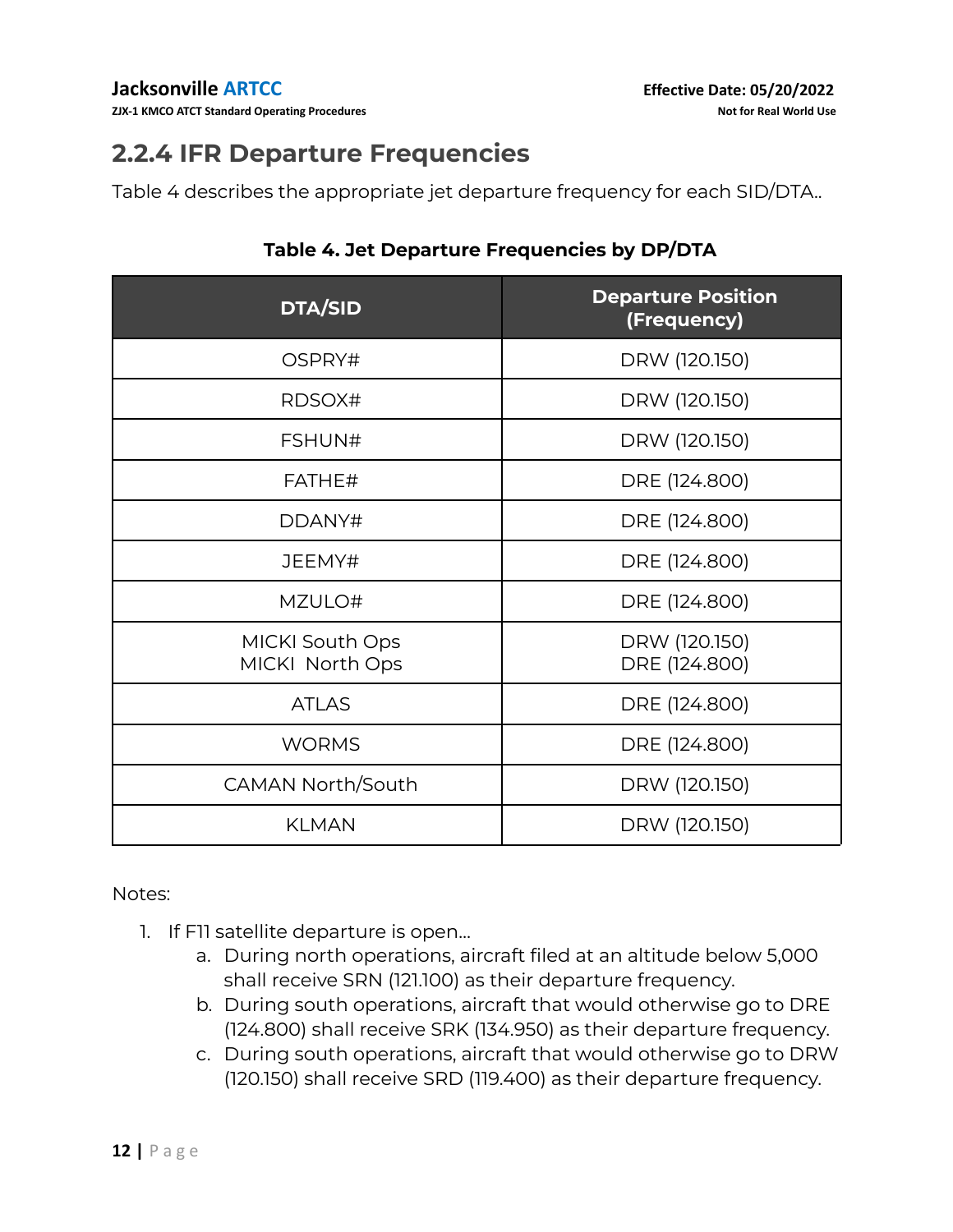# <span id="page-12-0"></span>**2.2.5 Facility Beacon Codes**

All departing aircraft must be assigned a unique beacon code in accordance with Table 5.

#### **Table 5. MCO ATCT Beacon Codes**

| <b>Departure Flight Rules</b> | <b>Beacon Range (Low-High)</b> |
|-------------------------------|--------------------------------|
| IFR/VFR                       | 0701-0777                      |

### <span id="page-12-1"></span>**2.3 VFR Departure Instructions**

- 1. Clear the aircraft out of/into the Orlando Class Bravo airspace as appropriate.
- 2. Instruct piston aircraft to maintain VFR at or below 1,500. Jet/turboprops shall maintain VFR at or below 2,000.
- 3. VFR aircraft not remaining within the pattern shall be cleared out of the Orlando Class Bravo airspace and given an appropriate departure frequency.
	- a. Aircraft departing on the west complex shall be issued SRD or DRW if combined.
	- b. Aircraft departing the east complex shall be issued SRK or SRD or DRE if combined.
- 4. Assign all VFR aircraft a facility-appropriate, unique VFR beacon code in compliance with Table 5. This includes VFR aircraft remaining within the pattern.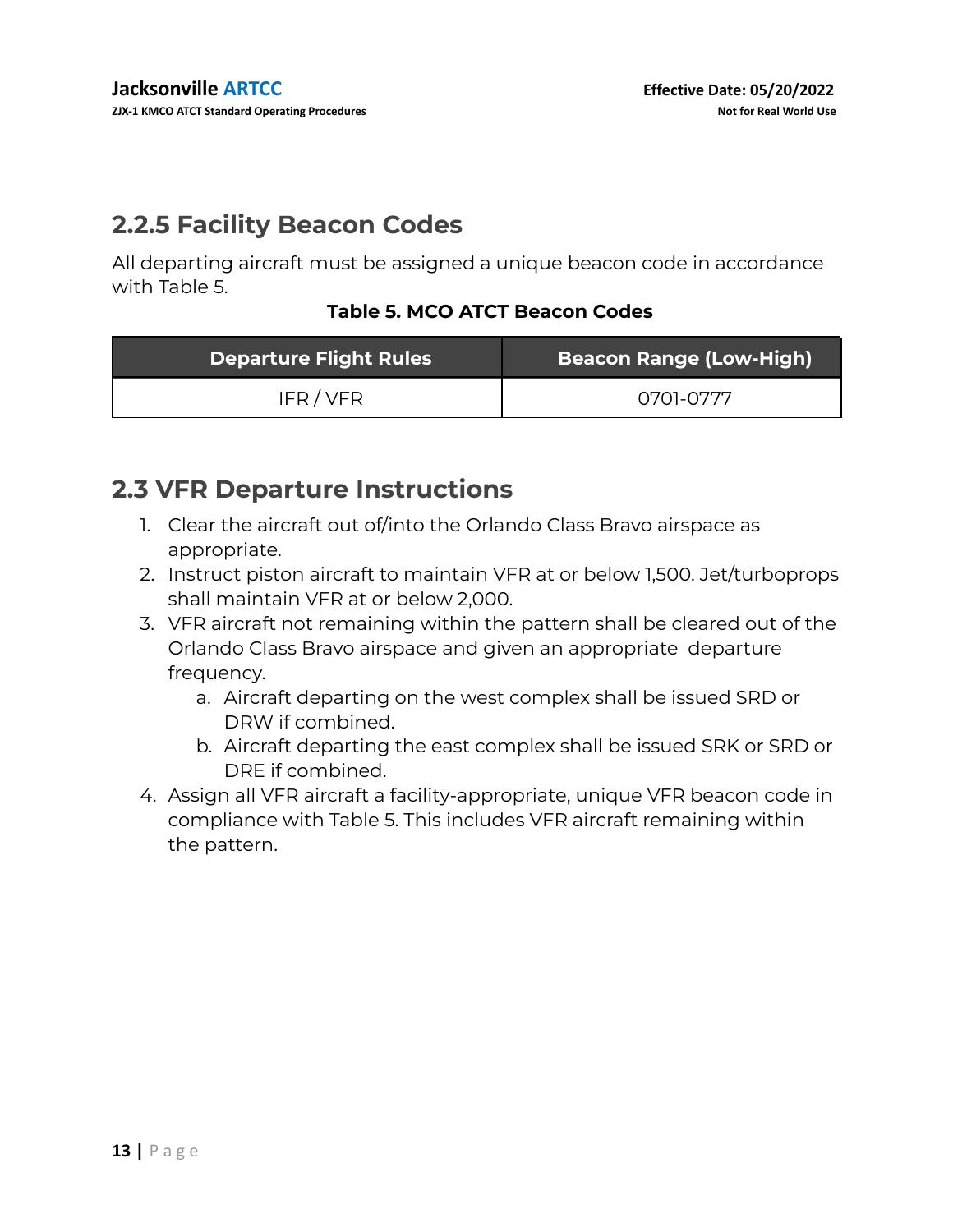# **CHAPTER 3. GROUND (GC)**

## <span id="page-13-1"></span><span id="page-13-0"></span>**3.1 Area of Responsibilities**

- 1. GC has control of all taxiways except those between parallel runways.
- 2. GC West is responsible for all taxiways west of the Juliet, Echo and Foxtrot bridges up to Runway 18L/36R. West Ground is also responsible for the west ramp and taxiways west of Runway 18R/36L.
- 3. GC East is responsible for all taxiways east of Juliet, Echo and Foxtrot bridges up to Runway 17R/35L.



### **Figure 1. Orlando Airport Ground Map**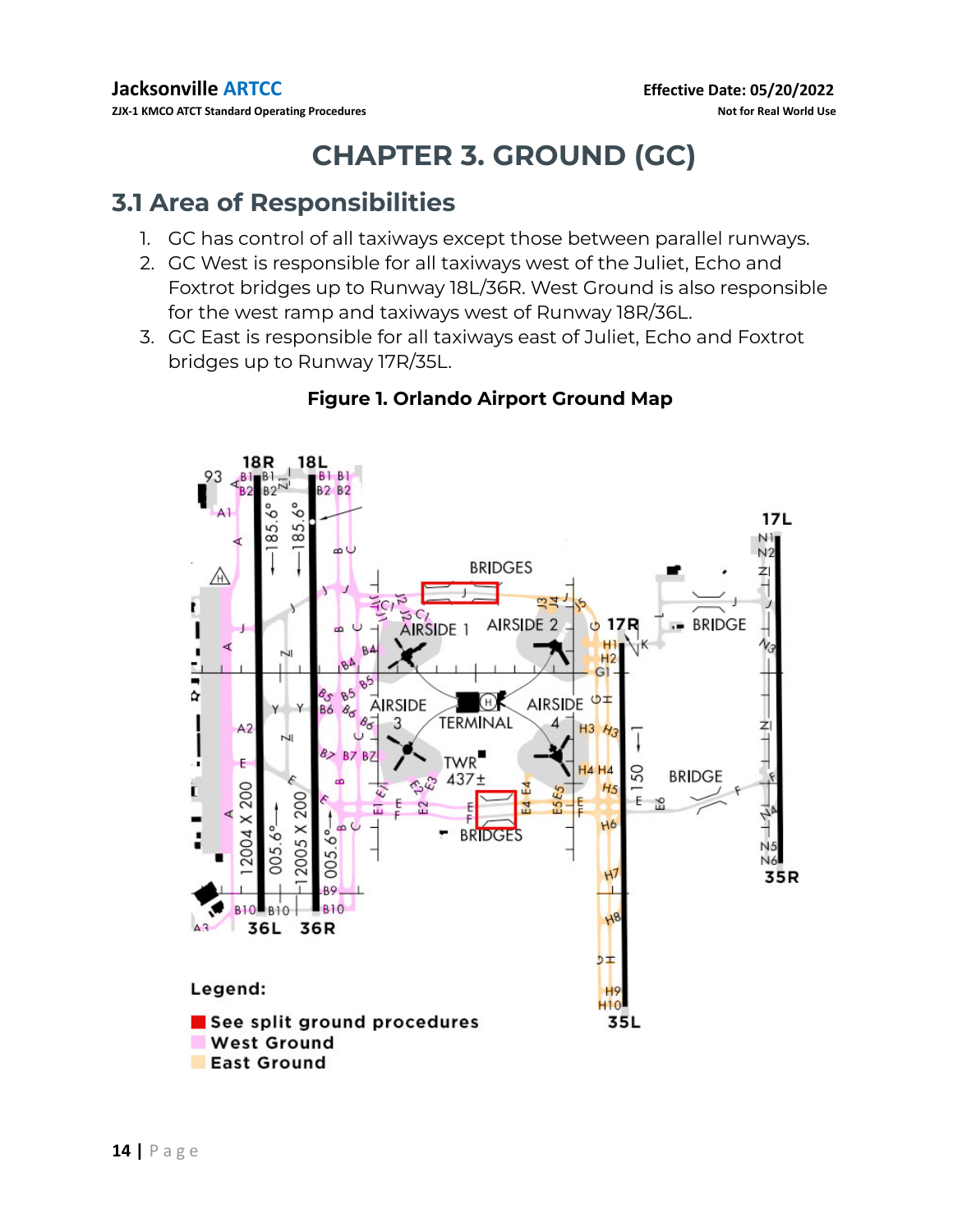# <span id="page-14-0"></span>**3.2 Ground Operations**

- 1. GC shall only taxi aircraft east on taxiway E.
- 2. GC shall only taxi aircraft west on taxiway F.
- 3. GC shall utilize taxiway H and taxiway B for arrival aircraft.
- 4. GC shall utilize taxiway C and taxiway G for departing aircraft.

### <span id="page-14-1"></span>**3.3 Split Ground Procedures**

- 1. Taxi aircraft via taxiways E and F in accordance with Table 7 and instruct the pilot to change ground control frequencies at the bridge.
- 2. Taxi aircraft via taxiway J in accordance with the following:
	- a. During MCO South Operations…
		- i. Taxiway J is one way westbound between J2 and J3.
		- ii. GC East must instruct aircraft to hold short of J2 and contact GC West at the bridge.
	- b. During MCO North Operations…
		- i. Taxiway J is one way eastbound between J2 and J3.
		- ii. GC West must instruct aircraft to hold short of J3 and contact GC East at the bridge.

| <b>Network Callsign</b> | <b>Taxi Route</b> | <b>Hold Short Point</b> |
|-------------------------|-------------------|-------------------------|
| MCO W GND               | East on E         | F4                      |
| MCO_E_GND               | West on F         |                         |

# <span id="page-14-2"></span>**3.4 Pushback and Startups**

- 1. GC does not authorize pushbacks or startups unless the aircraft pushing back will enter a controlled area during pushback.
	- a. In these instances, aircraft should be instructed *"Push and start approved, push tail facing (direction)."* The direction should keep the aircraft pointed in the direction the aircraft will taxi.
	- b. If the pilot calls to push, and no controlled area will be penetrated, simply advise the pilot *"Push and start at pilot's discretion."*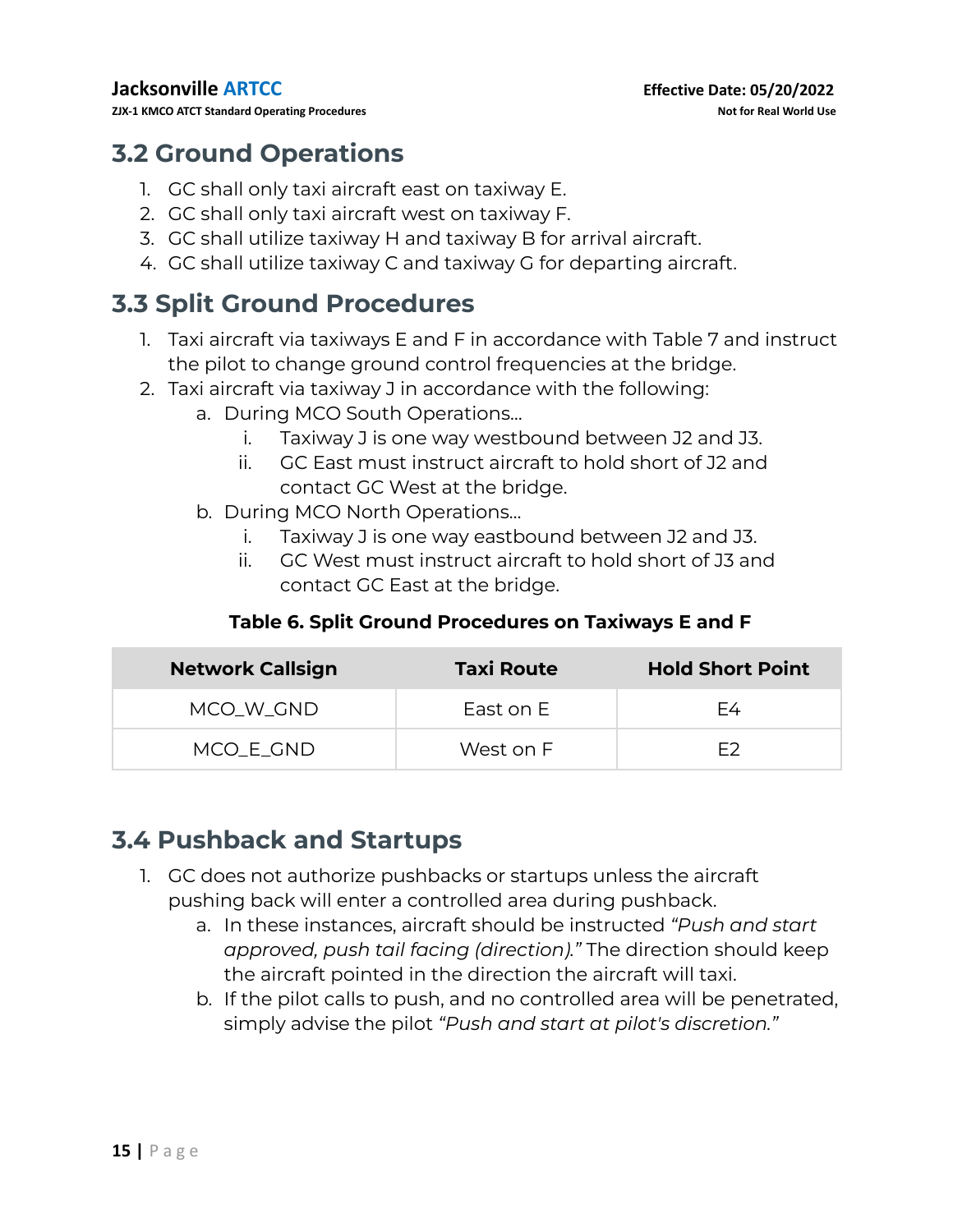#### **Jacksonville ARTCC Effective Date: 05/20/2022**

**ZJX-1 KMCO ATCT Standard Operating Procedures Not for Real World Use**

# <span id="page-15-0"></span>**3.5 ATIS**

1. GC shall ensure pilots have the current ATIS prior to the aircraft being transferred to Tower.

### <span id="page-15-1"></span>**3.6 Departure Runway Assignments**

- 1. During a period of light or normal traffic, GC shall taxi aircraft to the nearest active departure runway.
- 2. During a period of heavy traffic **OR** if F11 TRACON is split, GC will activate Departure Runway Assignments (see Table 7). This will involve taxiing an aircraft to the runway appropriate for their direction of flight.

| <b>West Complex</b><br>(18L/18R & 36L/36R) | <b>East Complex</b><br>(17L/17R & 35L/35R) |
|--------------------------------------------|--------------------------------------------|
| OSPRI#                                     | DDANY#                                     |
| FSHUN#                                     | FATHE#                                     |
| RDSOX#                                     | MZULO#                                     |
| <b>CAMAN</b>                               | JEEMY#                                     |
| <b>MICKI</b>                               | <b>ATLAS</b>                               |
| <b>KLMAN</b>                               | <b>WORMS</b>                               |
|                                            | <b>TPSTR</b>                               |

#### **Table 7. Departure Runway Assignments**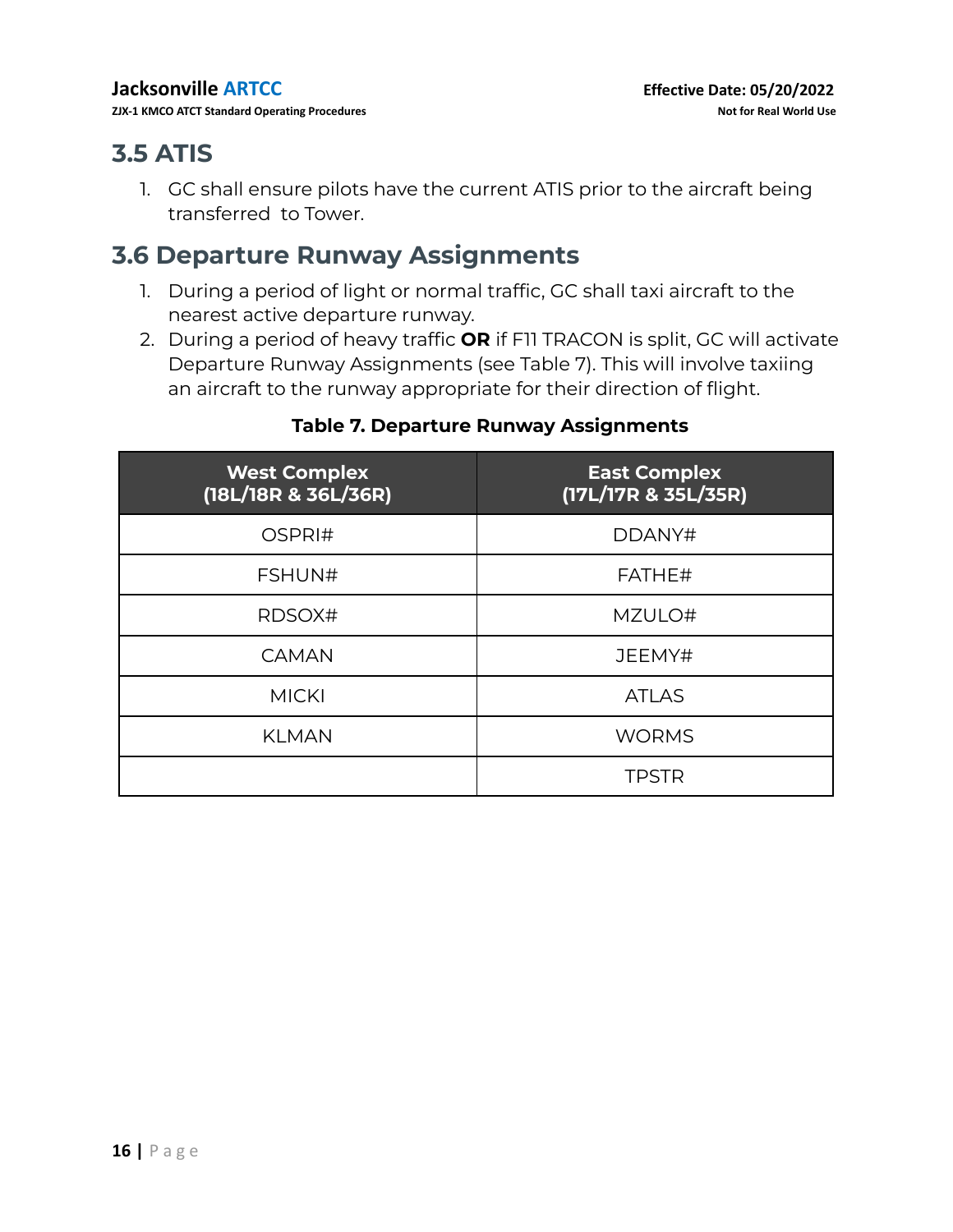$\wedge$ 

# **CHAPTER 4. LOCAL CONTROL/TOWER (LC)**

## <span id="page-16-1"></span><span id="page-16-0"></span>**4.1 Area of Responsibility**

- 1. LC has responsibility for a two-mile by two-mile box from surface up to and including 2,000 MSL.
- 2. LC has responsibility for all taxiways between parallel runways.
- 3. LC West is responsible for arrivals and departures on Runway 18L/R & 36 L/R, all taxiways between Runway 18L/R & 36 L/R.
- 4. LC East is responsible for arrivals and departures on Runway 17L/R & 35R/L and all taxiways between Runway 17L/R & 35R/L.

### **Figure 2. LC Area of Responsibility**

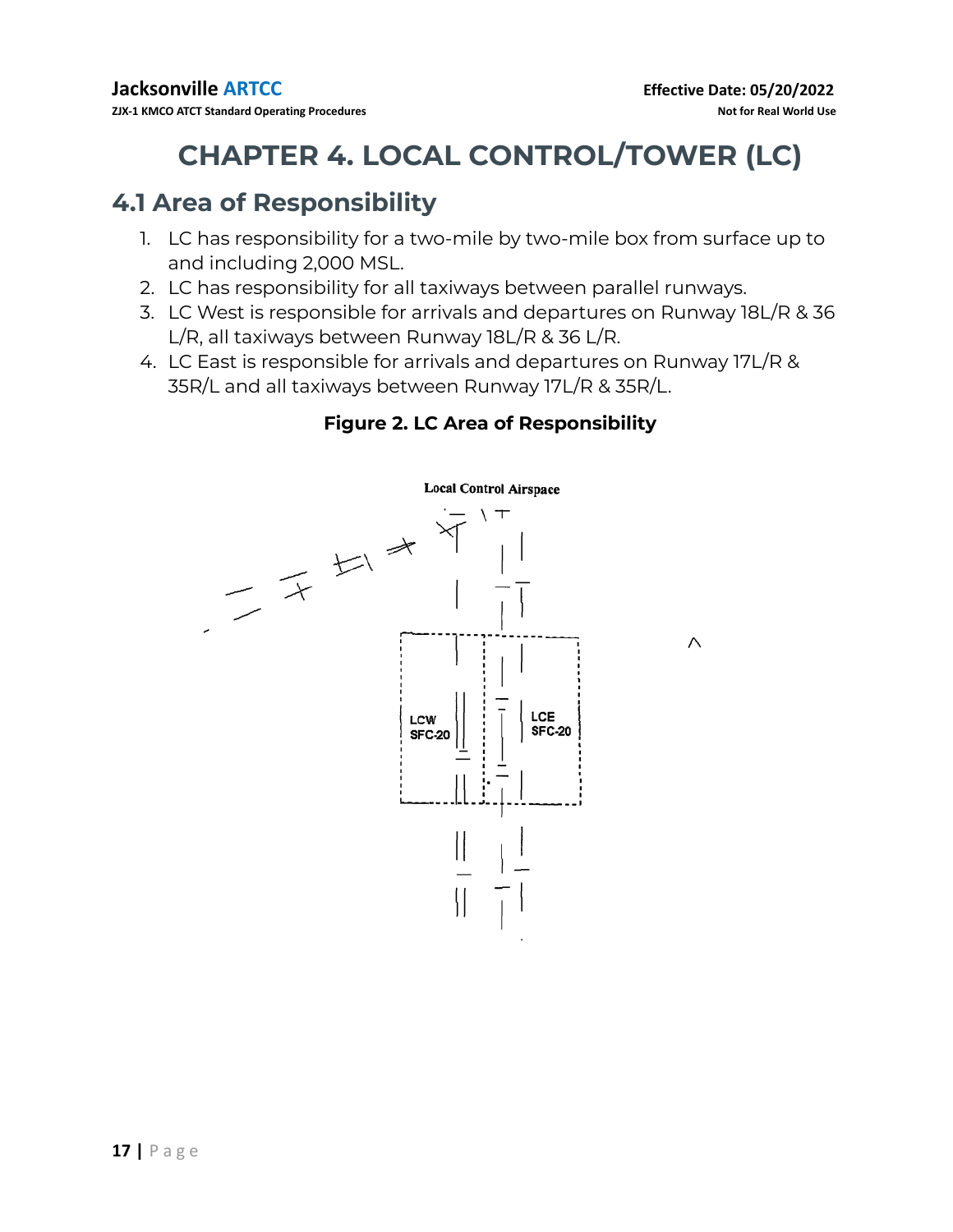## <span id="page-17-0"></span>**4.2 Active Runway Selection**

- 1. Runways 18L/R and 17L/R (South Operations) are the calm wind runways and preferred runway configuration.
- 2. If the tailwind component exceeds 9 knots in South Operations, Runways 36L/R and 35L/R (North Operations) shall be used.
- 3. When in doubt about configuration, reference the real world configuration from [D-ATIS.](https://datis.clowd.io/KMCO)
- 4. LC may opt to utilize a different runway configuration at their discretion, but must coordinate changes with F11. LC must wait for F11 notification of readiness before executing the new runway configuration.

# <span id="page-17-1"></span>**4.3 Simultaneous Runway Use**

- 1. Runway 36L/36R and 18R/18L may not be used for simultaneous instrument approaches.
- 2. The ATIS shall indicate at all times *"Caution simultaneous approaches in use"* prior to stating the arrival runways.

# <span id="page-17-2"></span>**4.4 VFR Departures**

- 1. All VFR piston aircraft departing the West complex shall be given a heading of 270° with an initial altitude of 1,500 feet and handed off to Orlando Departure.
- 2. All VFR turbojet/turboprop aircraft departing the West complex shall be given a heading of 270° with an initial altitude of 2,000 feet and handed off to Orlando Departure.
- 3. All VFR piston aircraft departing the East complex shall be given a heading of 090° with an initial altitude of 1,500 feet and handed off to Orlando Departure.
- 4. All VFR turbojet/turboprop aircraft departing the East complex shall be given a heading of 090° with an initial altitude of 2,000 feet and handed off to Orlando Departure.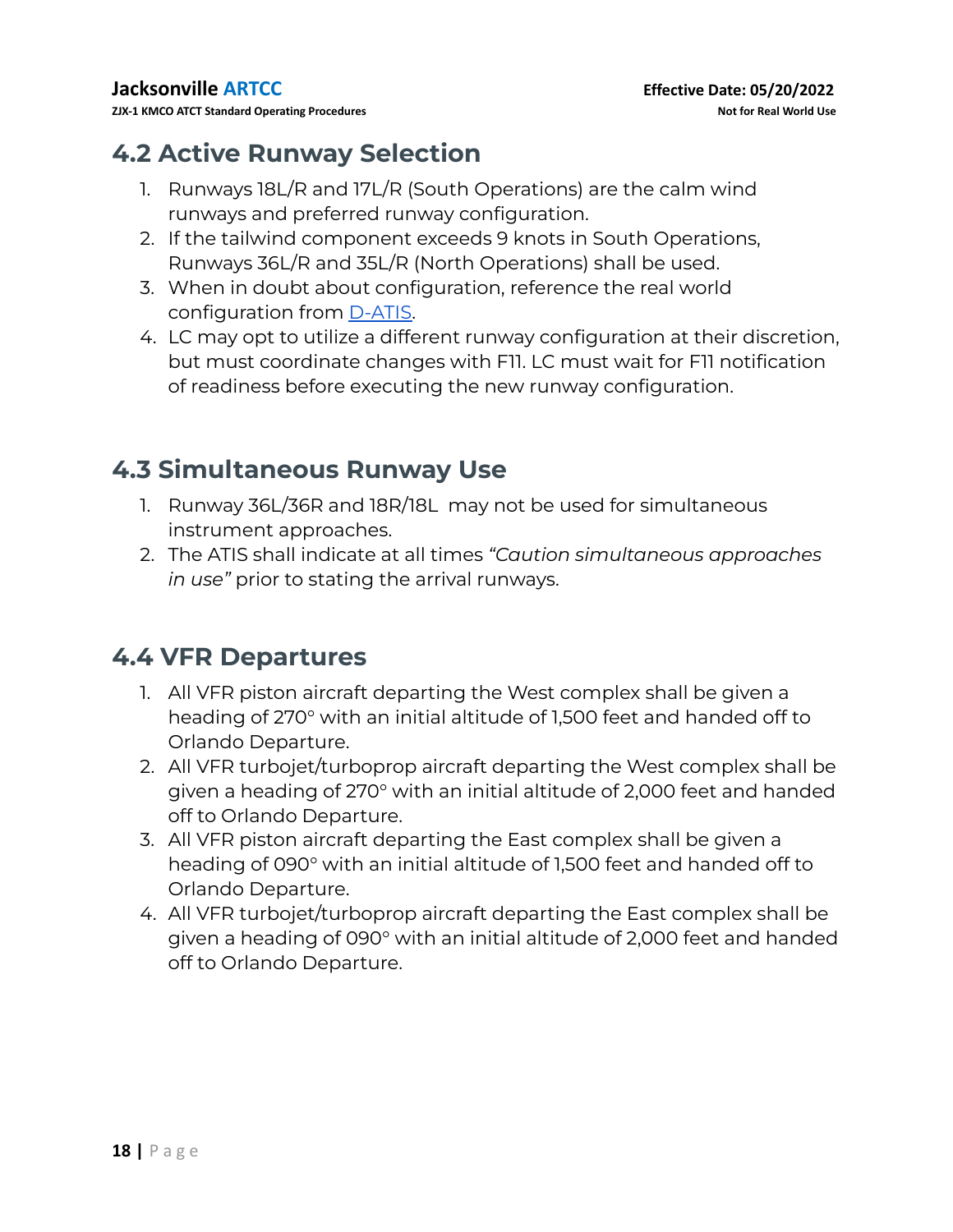# <span id="page-18-0"></span>**4.5 Closed Traffic**

- 1. General aviation aircraft may operate in the pattern at KMCO at or below 1,500 feet.
- 2. Runway 18R (right traffic) or Runway 36L (left traffic) shall be utilized for closed traffic.
- 3. All aircraft in the pattern must receive a discrete beacon code.

# **4.6 Departure Procedures**

- 1. IFR departures will be automatically released if the aircraft departs IAW with procedures including headings and altitudes outlined in this document.
- 2. VFR departures will be automatically released if the departure heading and altitude matches approved headings and altitudes in ZJX 1.E section 4.4.
- 3. Aircraft going to the same departure gate or on the same RNAV SID shall be separated by 4nm off the runway.
- 4. WORMS DTA Departures Caution should be exercised with the JEEMY and FATHE SIDS. These SIDS exit the WORMS gate in parallel with 6nm separation. JEEMY is on the west side, FATHE on the east. When north operations are in use, JEEMY departures from the west complex and FATHE departures from the east complex **may** depart simultaneously. Otherwise, 4nm departure separation should exist.

# **4.7 Arrival Procedures**

- 1. LC shall be responsible for separation of all arrival aircraft that have been handed off by TRACON from all departing aircraft still under LC jurisdiction.
- 2. Communication transfer must be completed prior to five nautical miles from the runway.
- 3. LC shall not change the approach sequence without coordination with TRACON.
- 4. Arrival Runways
	- a. During South Operations…
		- i. Arrivals will utilize Runway 18R and Runway 17L.
		- ii. If traffic permits, Runway 18L and Runway 17R may be used to reduce taxi time.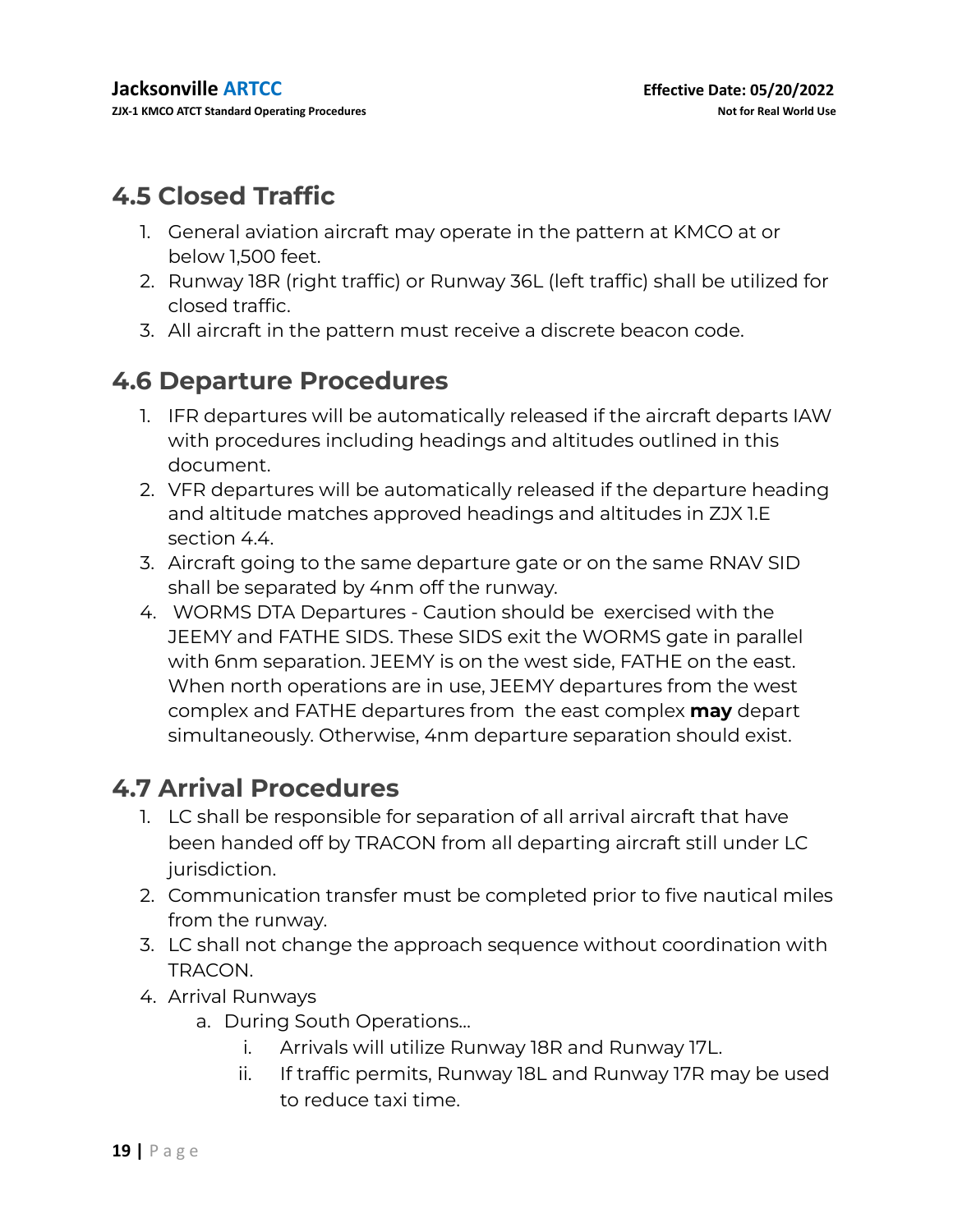- b. During North Operations…
	- i. Arrivals will utilize Runway 36L and Runway 35R.
	- ii. If traffic permits, Runway 36R and Runway 35L may be used to reduce taxi time.

## **4.8 Rolling Calls**

- 1. LC will **not** send rolling calls to F11 departure controllers unless one of the following criteria is met:
	- a. The F11 departure controller requests rolling calls.
	- b. The departure scratchpads are not completed as per Chapter 6.1 of this SOP.
	- c. The departing aircraft is issued a non-standard departure heading and/or altitude
- 2. Rolling calls shall indicate the callsign, departure runway, assigned departure heading, and departure transition area.
- 3. If rolling calls are not in use, LC will monitor tags to ensure correct identification of departing aircraft.

## **4.9 Automatic Releases**

1. LC is authorized automatic releases from the TRACON controller so long as the aircraft departs on the pre-coordinated active departing runway(s) on approved procedures and headings in this document.

## **4.10 Headings**

- 1. Headings off KMCO will ensure adequate simultaneous separation and ensure aircraft enter the appropriate departure control airspace.
- 2. When local control is split, a release **MUST** be obtained from the adjacent sector before clearing an aircraft for takeoff into the adjacent controller's airspace. The controller issuing takeoff clearance should also be well aware of the adjacent sector's previous departure to ensure adequate spacing though same gates or same departures.
	- a. Example LCW **must** request a release from LCE for a DDANY departure to the SE. This is usually circumvented using event operations (Chapter 3.6) but must always be considered.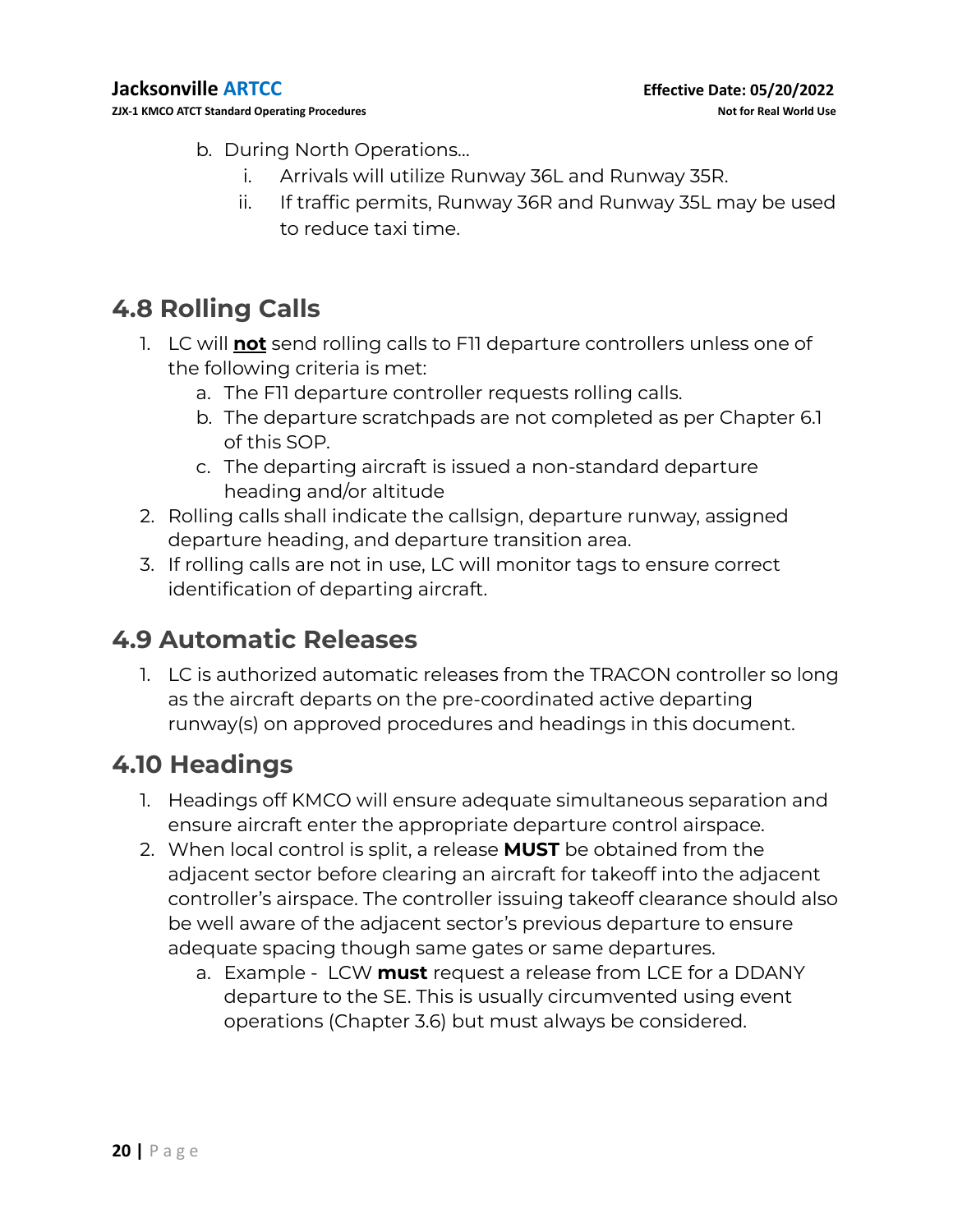ATLAS

WORMS/MICKI

KLMAN

35L, 35R 060

36L, 36R 010

35L, 35R 025-035

36L, 36R 345-010

35L, 35R 345-010

| <b>DTA</b>               | Runway/s | <b>Heading</b> |  |
|--------------------------|----------|----------------|--|
| <b>CAMAN North/South</b> | 36L, 36R | 345-010        |  |
|                          | 35L, 35R | 345-010        |  |
|                          | 36L, 36R | 060            |  |

### **4.11 ORLA# Departure Headings - North Operations**

# **4.12 Turbojet/Turboprop Departure Headings - South Operations**

| <b>DTA/RNAV</b>          | Runway/s | <b>Heading</b> |
|--------------------------|----------|----------------|
| <b>CAMAN North/South</b> | 18L, 18R | 205            |
|                          | 17L, 17R | 220            |
| <b>ATLAS</b>             | 18L, 18R | 140            |
|                          | 17L, 17R | 160            |
| <b>WORMS/MICKI</b>       | 18L, 18R | 140            |
|                          | 17L, 17R | 160            |
| <b>KLMAN</b>             | 18L, 18R | 205            |
|                          | 17L, 17R | 220            |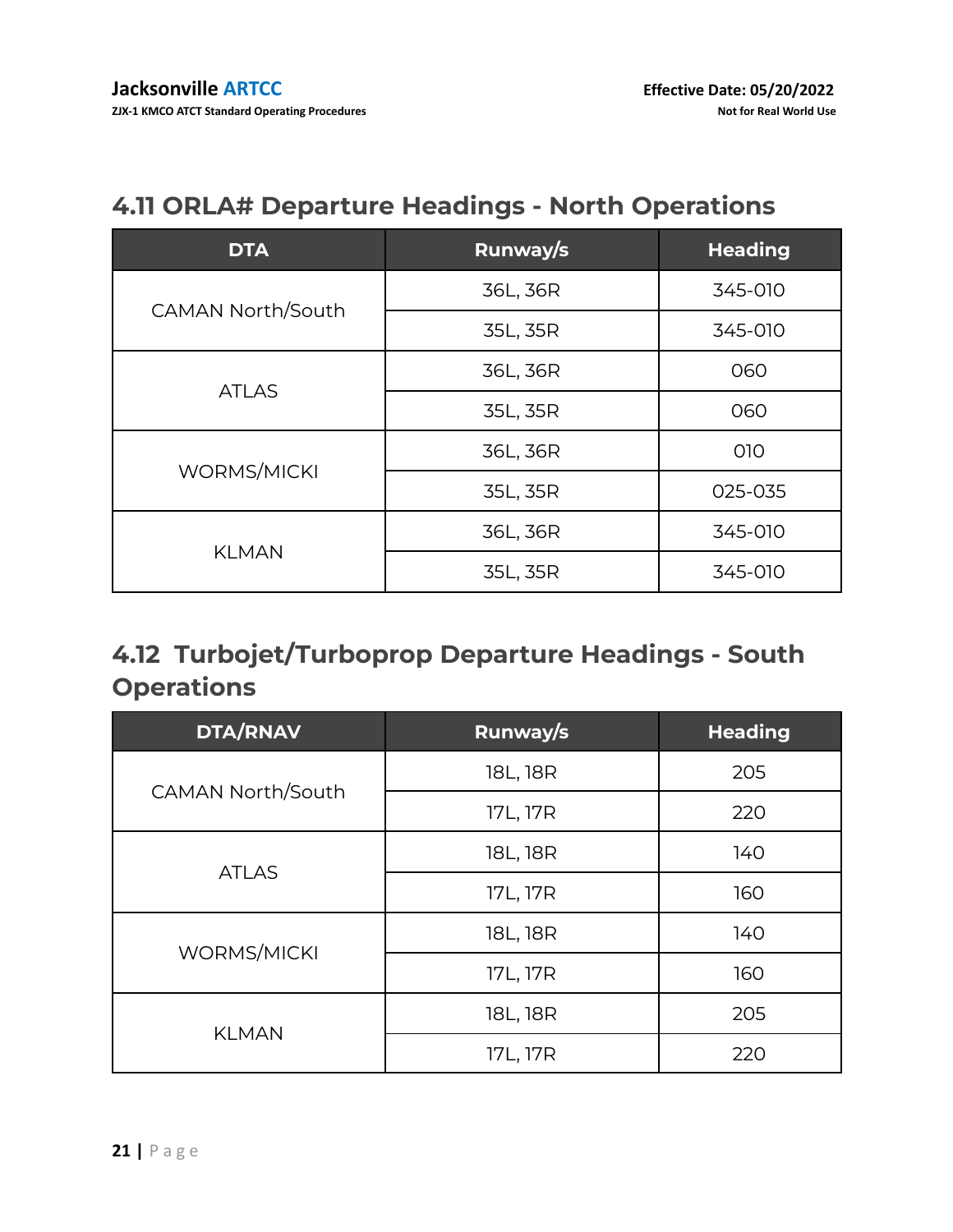# **4.13 CITR# Departure Headings (Piston Departure) All Runways**

| <b>DTA</b>               | <b>Heading</b> |
|--------------------------|----------------|
| VIZTA (Northwest)        | $270^\circ$    |
| <b>KLMAN (Southwest)</b> | $270^\circ$    |
| <b>KNEED (Southwest)</b> | $270^\circ$    |
| <b>TPSTR (Southeast)</b> | 090°           |
| WORMS (North)            | 270°           |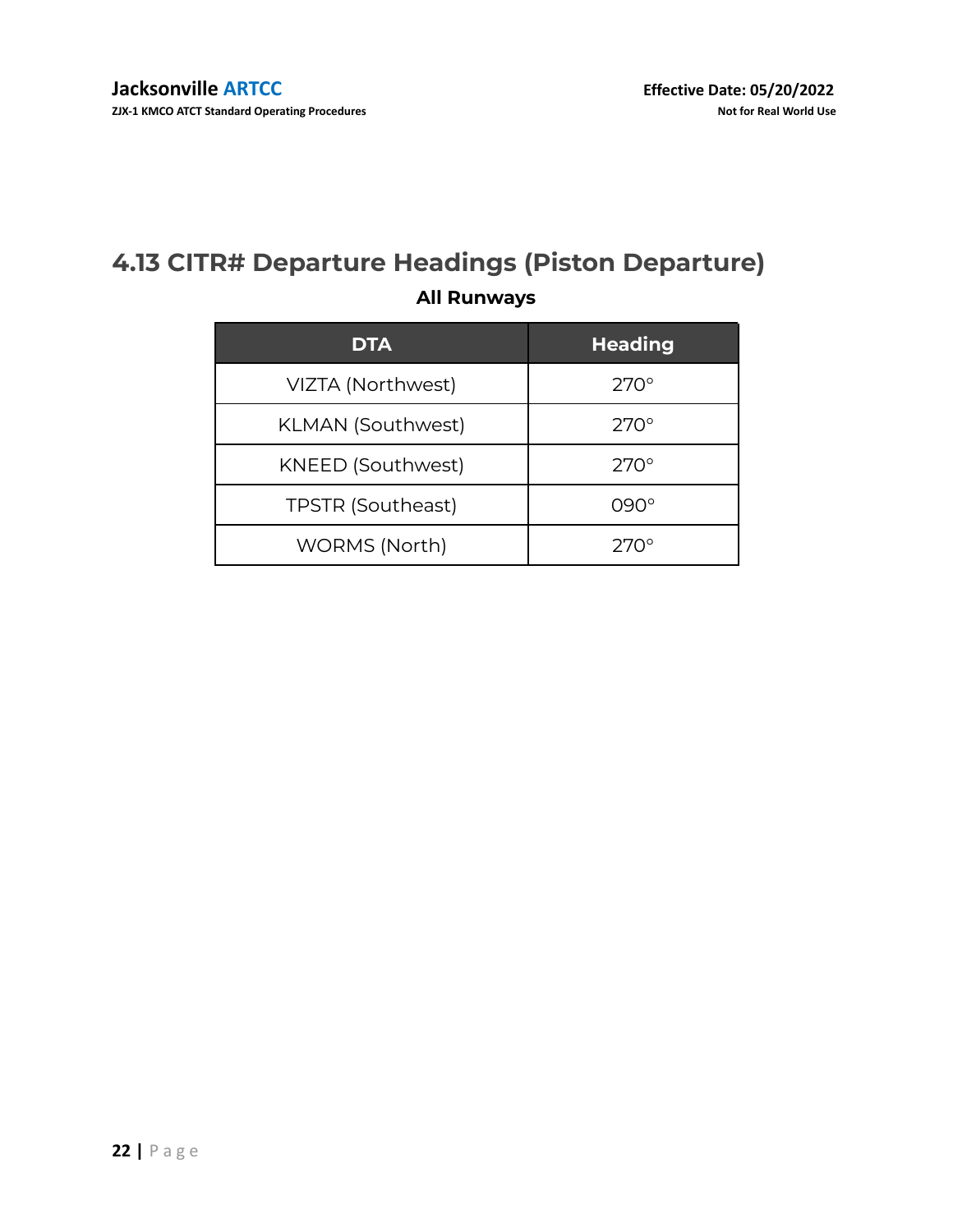# **4.14 RNAV Departure Fixes - North Operations**

| <b>SID (Direction)</b> | <b>Runway/s</b>    | <b>RNAV Fix</b> |
|------------------------|--------------------|-----------------|
| FATHE# (NNE)           | 36L                | <b>KYOTE</b>    |
|                        | 36R                | <b>FACTS</b>    |
|                        | 35L, 35R           | <b>JWOLF</b>    |
|                        | 36L                | <b>KYOTE</b>    |
| JEEMY# (NNW)           | 36R                | <b>FACTS</b>    |
|                        | 35L, 35R           | <b>JWOLF</b>    |
|                        | 36L                | <b>KYOTE</b>    |
| RDSOX# (WNW)           | 36R                | <b>FACTS</b>    |
|                        | 35L, 35R           | SAWZZ           |
|                        | 36L                | <b>KYOTE</b>    |
| OSPRI# (WSW)           | 36R                | <b>FACTS</b>    |
|                        | 35L, 35R           | SAWZZ           |
|                        | 36L                | <b>KYOTE</b>    |
| FSHUN# (SSW)           | 36R                | <b>FACTS</b>    |
|                        | 35L, 35R           | SAWZZ           |
| MZULO# (ENE)           | 36L, 36R, 35L, 35R | <b>GOHOM</b>    |
| DDANY# (SSE)           | 36L, 36R, 35L, 35R | <b>GOHOM</b>    |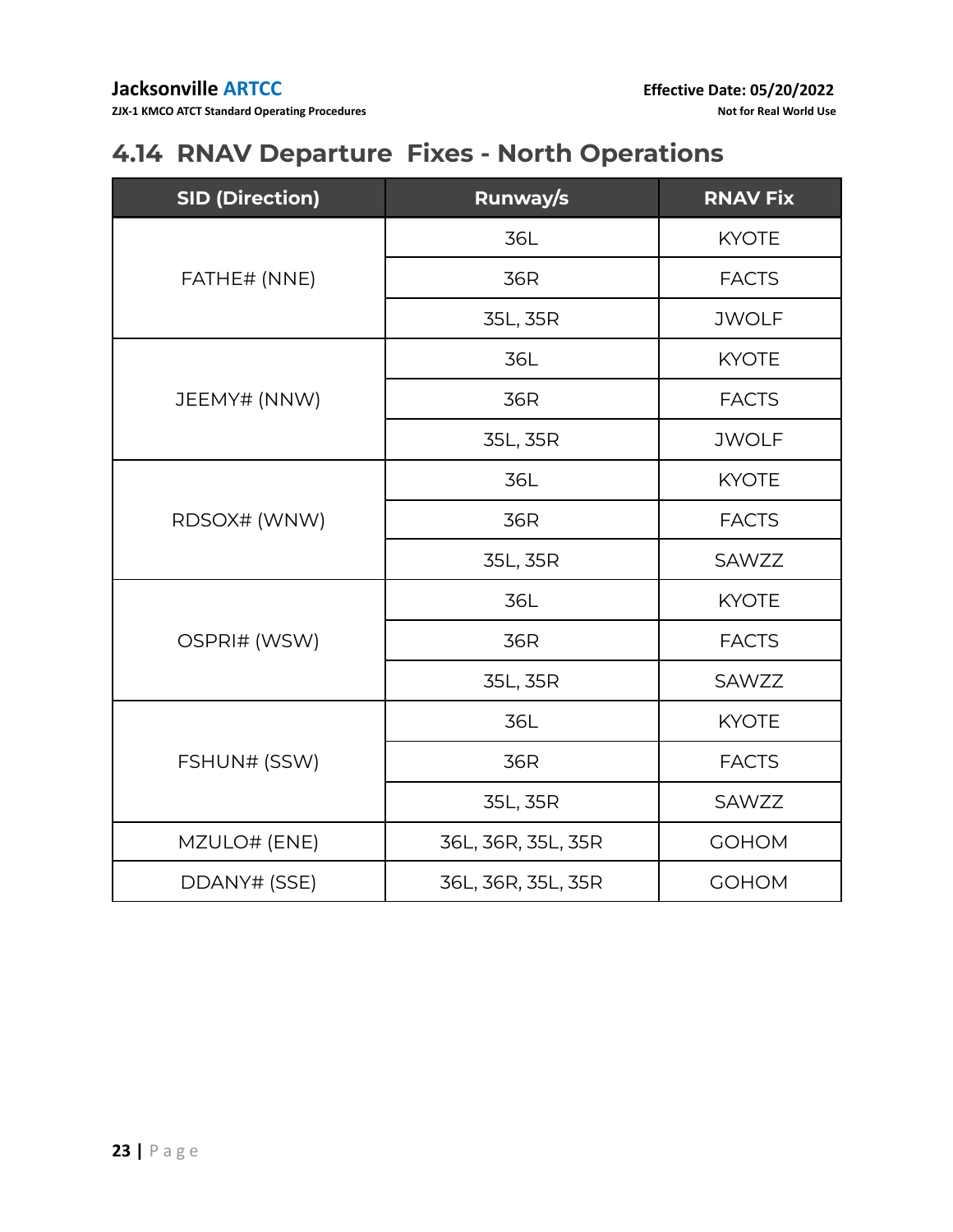### **4.15 RNAV Departure Fixes - South Operations**

| <b>SID (Direction)</b> | Runway/s   | <b>RNAV Fix</b> |
|------------------------|------------|-----------------|
| FATHE# (NNE)           | 18 R/L     | <b>VILNS</b>    |
|                        | 17 R/L     | <b>KAAPE</b>    |
| JEEMY# (NNW)           | 18 R/L     | <b>VILNS</b>    |
|                        | 17 R/L     | <b>KAAPE</b>    |
| RDSOX# (WNW)           | <b>ALL</b> | <b>VILNS</b>    |
| OSPRI# (WSW)           | <b>ALL</b> | <b>VILNS</b>    |
| FSHUN# (SSW)           | <b>ALL</b> | <b>BAAIT</b>    |
| MZULO# (ENE)           | <b>ALL</b> | <b>KAAPE</b>    |
| DDANY# (SSE)           | <b>ALL</b> | <b>KAAPE</b>    |

### **4.16 Runway Change Procedures**

- 1. When changing runways, LC must verbally coordinate with the appropriate F11 position(s) for the last departure/arrival off the previously used runway and the first departure/arrival off the newly selected active runway(s).
- 2. Notify F11 of the new runway configuration and last departure and arrivals.
- 3. When notified by F11, stop all departures on the present configuration.
- 4. When F11 is ready for the new configuration, F11 will notify LC. Upon completion of notification, departures may resume with the new configuration.
- 5. Ensure ATIS has been updated to reflect the new configuration.

## **4.17 Simultaneous Approaches**

- 1. Runways 36L/36R and Runways 18R/18L may not be used for simultaneous instrument approaches.
- 2. The ATIS shall indicate at all times *"Caution simultaneous approaches in use"* prior to stating the arrival runways.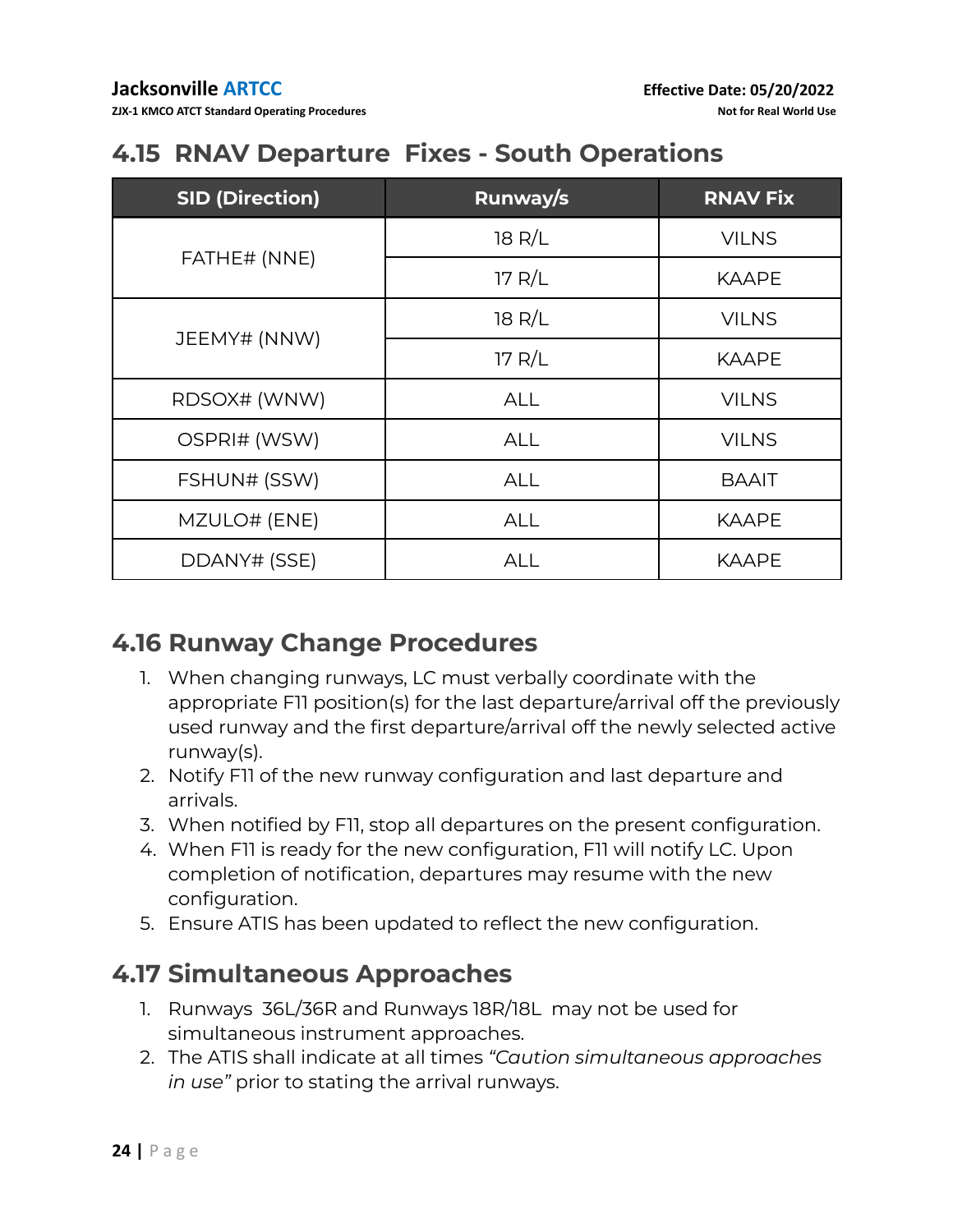## **4.18 Radar**

- 1. LC shall not terminate aircraft until they have completely landed at the airport.
- 2. LC will not track departures destined for departure control
- 3. LC shall radar identify VFR aircraft and track the aircraft until they are outside of the Orlando Class Bravo airspace, or hand off to F11 for flight following if departing the pattern
- 4. F11 releases control for VFR aircraft tracked by MCO tower through the airspace within a 5NM radius of MCO (see airspace depicted to right) as long as the aircraft intends to depart Bravo airspace below 1000ft. This usually only applies to helicopter traffic.
	- a. VFR aircrafts radar service must be terminated once they leave Bravo airspace



## **4.19 Missed Approach Procedures**

- 1. All aircraft will be instructed to climb to 3000 feet. Aircraft landing the west complex will be turned heading 270 and transferred to ARM (DRW if combined). Aircraft landing the east complex will be turned heading 090 and transferred to ARG (DRE if combined).
- 2. Do not assign the published missed approach for IFR aircraft unless the pilot requests it and traffic allows, or it's requested by the F11 radar sectors.
- 3. Radar handoff, controller coordination and voice handoffs should be initiated as soon as practical to the appropriate final controller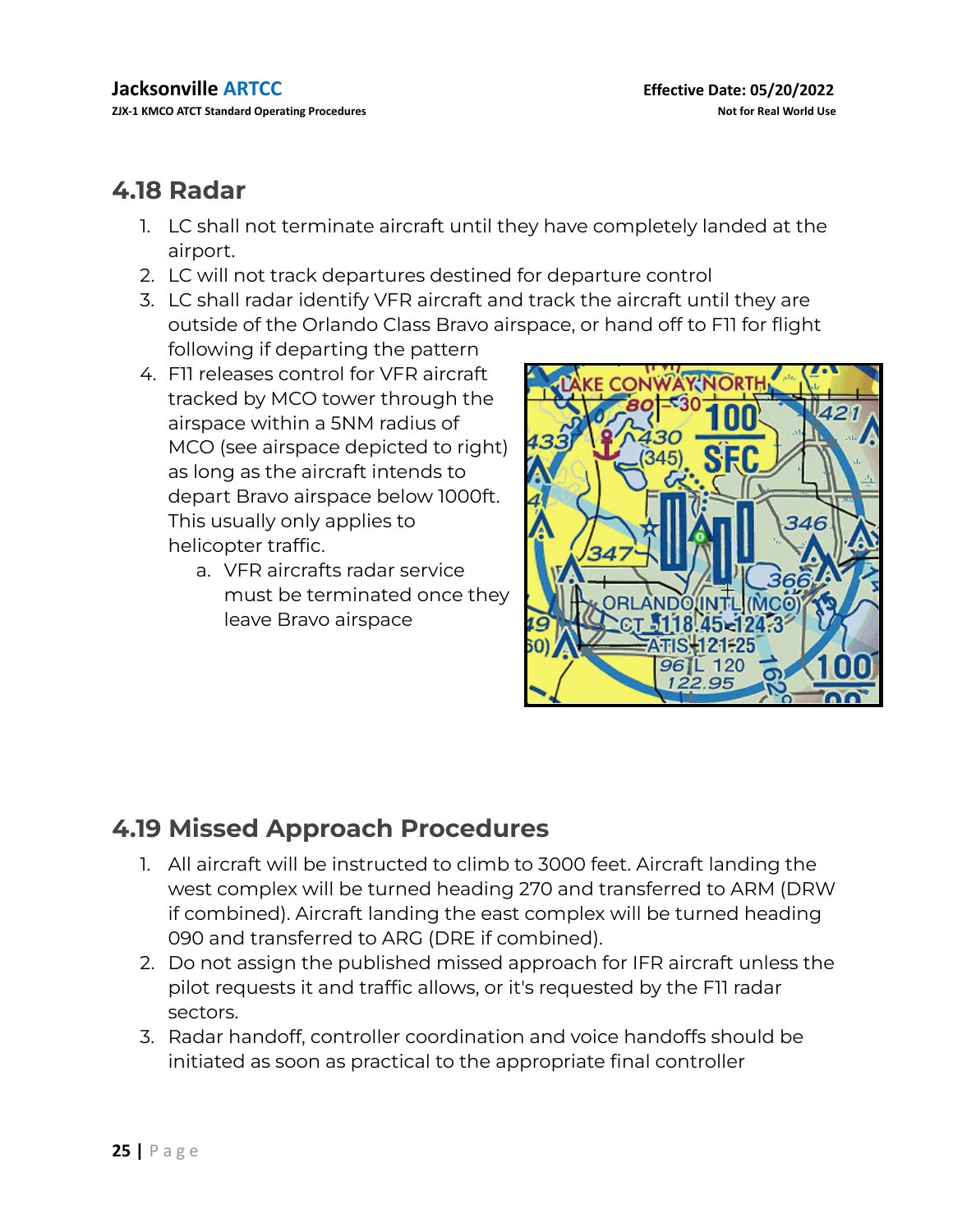# **CHAPTER 5. Intersection Distances**

# <span id="page-25-0"></span>**5.1 Intersection departure distances during MCO North Operations.**

| <b>RWY 36L</b> | <b>RWY 36R</b> | <b>RWY 35L</b>        | <b>RWY 35R</b> |
|----------------|----------------|-----------------------|----------------|
| E: 7,900'      | B9: 11,400'    | H9: 9,550'            | N5: 8,850'     |
| A2: 6,950'     | E: 8,850'      | H8: 7,750'            | N4: 7,550      |
| Y: 6,400'      | Y/B6: 7,700'   | H7: 6,300'            | N3: 3,000'     |
| J: 4,200'      | B5: 6,050'     | H6: 4,950'            | J: 1,850'      |
| B2: 400'       | J: 3,300'      | F: 4,600'             | N2: 400'       |
|                | B2: 400'       | E: 4,300'             |                |
|                |                | H5: 4,000'            |                |
|                |                | H3: 2,450'            |                |
|                |                | H <sub>2</sub> : 400' |                |

<span id="page-25-1"></span>**5.2 Intersection departure distances during MCO South Operations.**

| <b>RWY 17R</b> | <b>RWY 17L</b> | <b>RWY 18R</b> | <b>RWY 18L</b> |
|----------------|----------------|----------------|----------------|
| H2: 9,550'     | N2: 8,550'     | B2: 11,550'    | B2: 11,550'    |
| H3: 7,500'     | J: 7,100'      | J: 7,950'      | J: 8,850'      |
| H5: 5,950'     | N3: 5,950'     | Y: 5,550'      | B5: 5,900'     |
| H6/F: 5,350'   | F: 2,350       | A2: 5,000'     | Y/B6: 5,550'   |
| H7: 3,650      | N4: 1,400'     | E: 4,050'      | B7: 4,250'     |
| H8: 2,450'     | N5: 400'       |                | E: 2,950'      |
| H9: 400'       |                |                | B9: 550'       |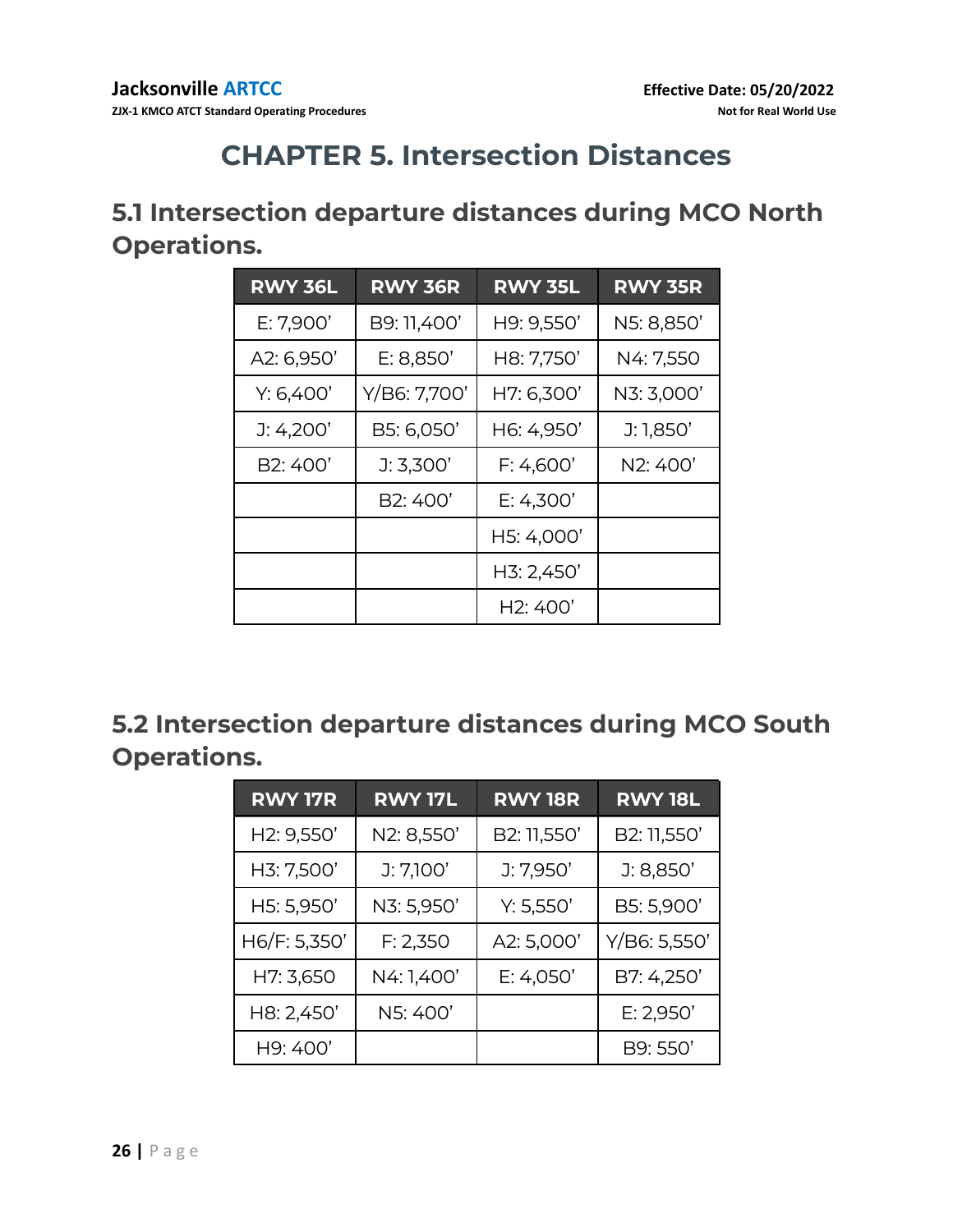# **Chapter 6. Scratchpads**

### **6.1 Departure Scratchpads**

1. To assist the departure controllers, CD shall ensure scratchpads are set in a pilot's flight plan only after the clearance has been issued to notify the Departure controller of an active flight plan. Aircraft exiting F11 shall have the proper DTA or departure procedure input into their scratchpad. See Table 8 for appropriate scratchpad entries.

| <b>DTA/SID/Destination</b>  | <b>Scratchpad Entry</b> |
|-----------------------------|-------------------------|
| DDANY#                      | <b>DDA</b>              |
| RDSOX#                      | <b>RDS</b>              |
| FATHE#                      | <b>FAT</b>              |
| FSHUN#                      | <b>FSH</b>              |
| JEEMY#                      | <b>JEE</b>              |
| OSPRY#                      | <b>OSP</b>              |
| MZULO#                      | <b>MZU</b>              |
| <b>CAMAN</b>                | <b>CAM</b>              |
| <b>KLMAN</b>                | <b>KLM</b>              |
| <b>ATLAS</b>                | <b>ATL</b>              |
| <b>KNEED</b>                | <b>KNE</b>              |
| <b>WORMS</b>                | <b>WOR</b>              |
| <b>TPSTR</b>                | <b>TPS</b>              |
| <b>VIZTA</b>                | VIZ                     |
| <b>VFR Flight Following</b> | <b>VFF</b>              |

### **Table 8. Orlando Scratchpad Entries**